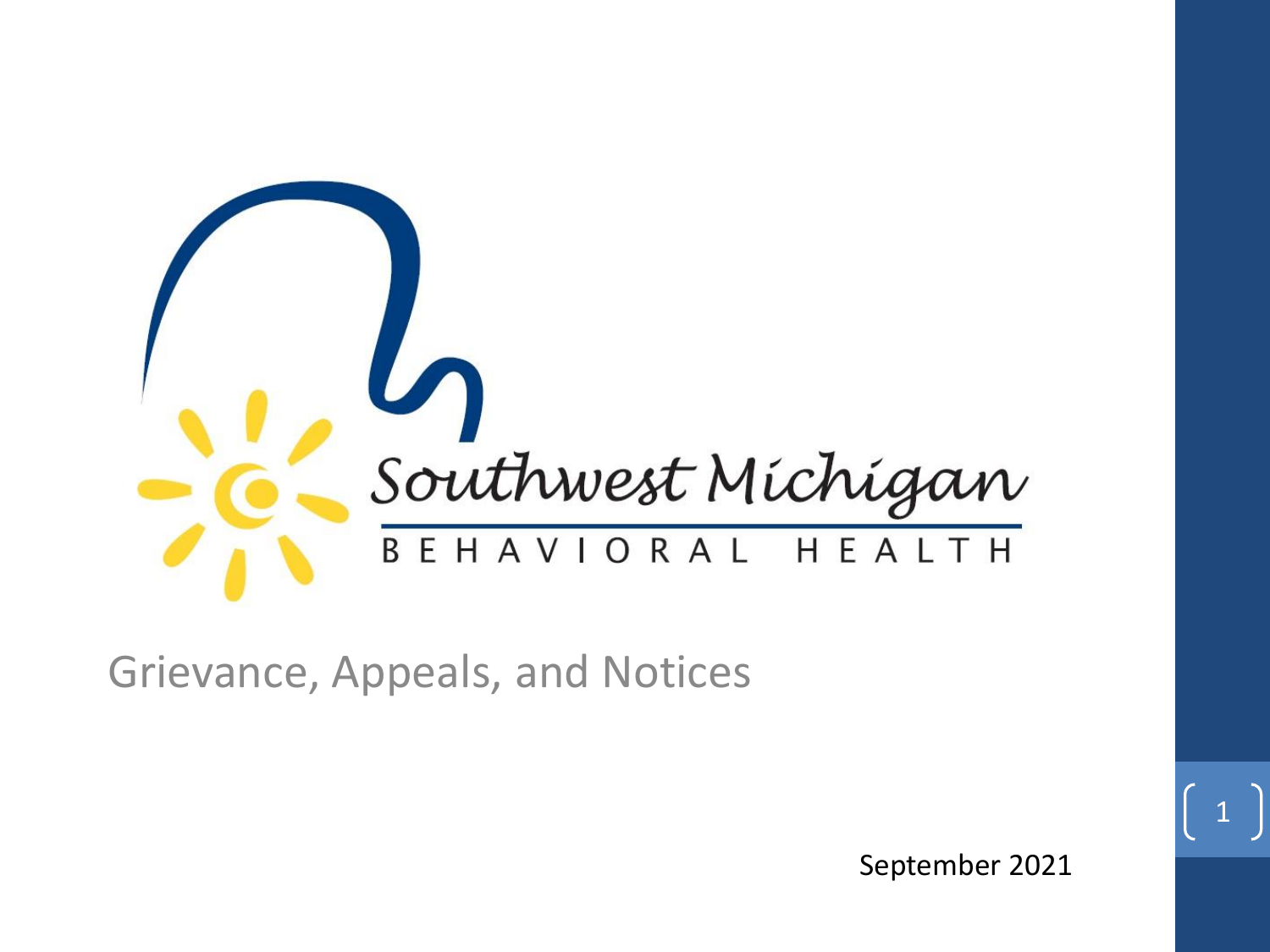## What is Customer Service?

Lustomer Service poor

**Customer Service** is a series of activities designed to enhance the level of Customer satisfaction.

- Welcome and orient individuals to services, benefits available, and provider network
- Provide information on how to access mental health, primary health, and community services
- Provide information on how to access rights processes
- Assist individuals with problems and inquiries regarding benefits and services
- Assist customers and oversee local grievance and appeal processes
- Track and report patterns of problem areas for the organization

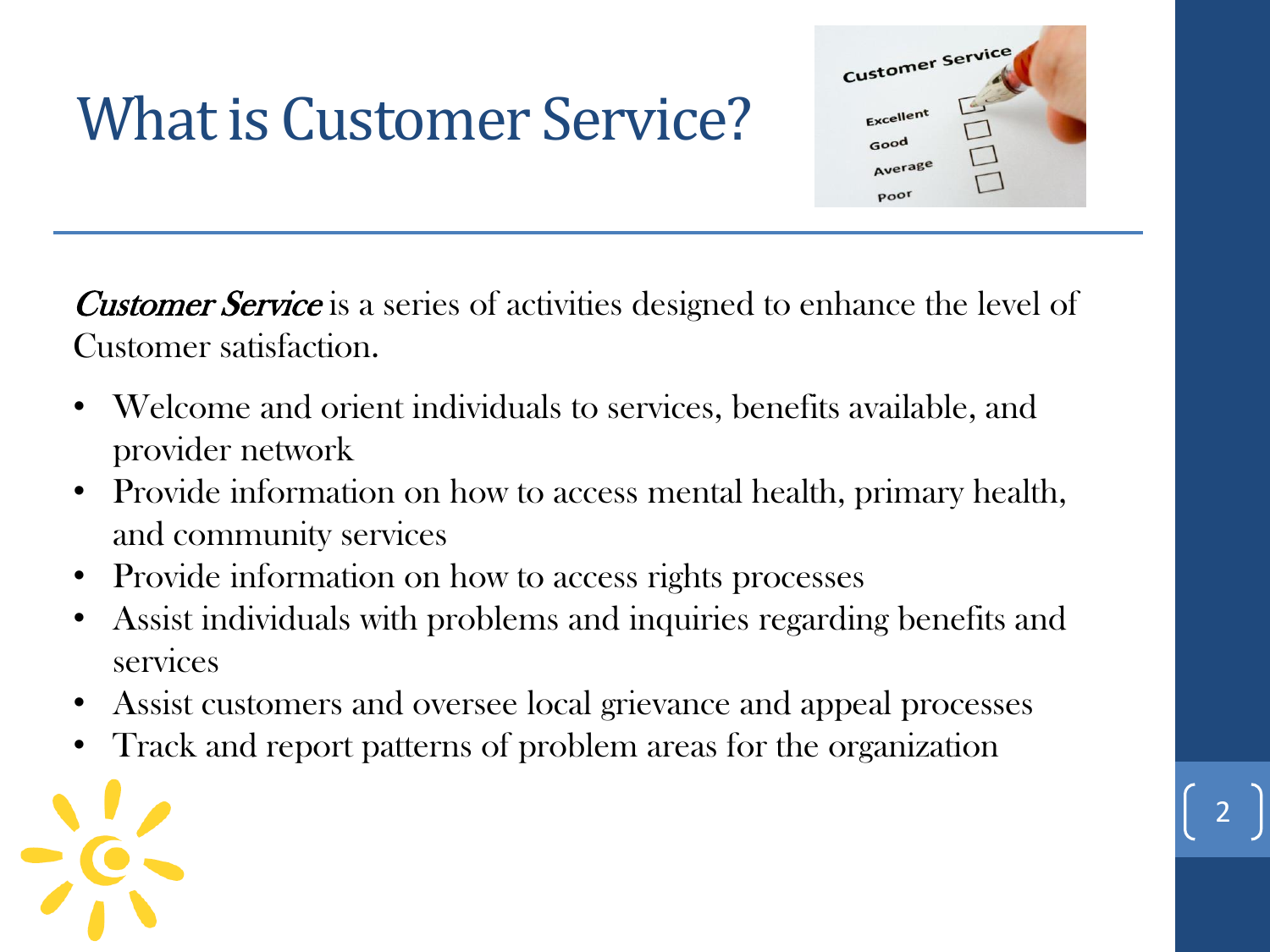## Who Are Our Customers?

- Individuals Receiving Services
	- I/DD Persons with Intellectual and Developmental Disabilities

- MIA Adults with Mental Illness
- SED Youth with Severe Emotional Disturbances
- SUD Persons with Substance Use Disorders
- Parents/Family members
- Staff members
- Contracted Providers
- Community members/stakeholders
- Everyone who walks through the door

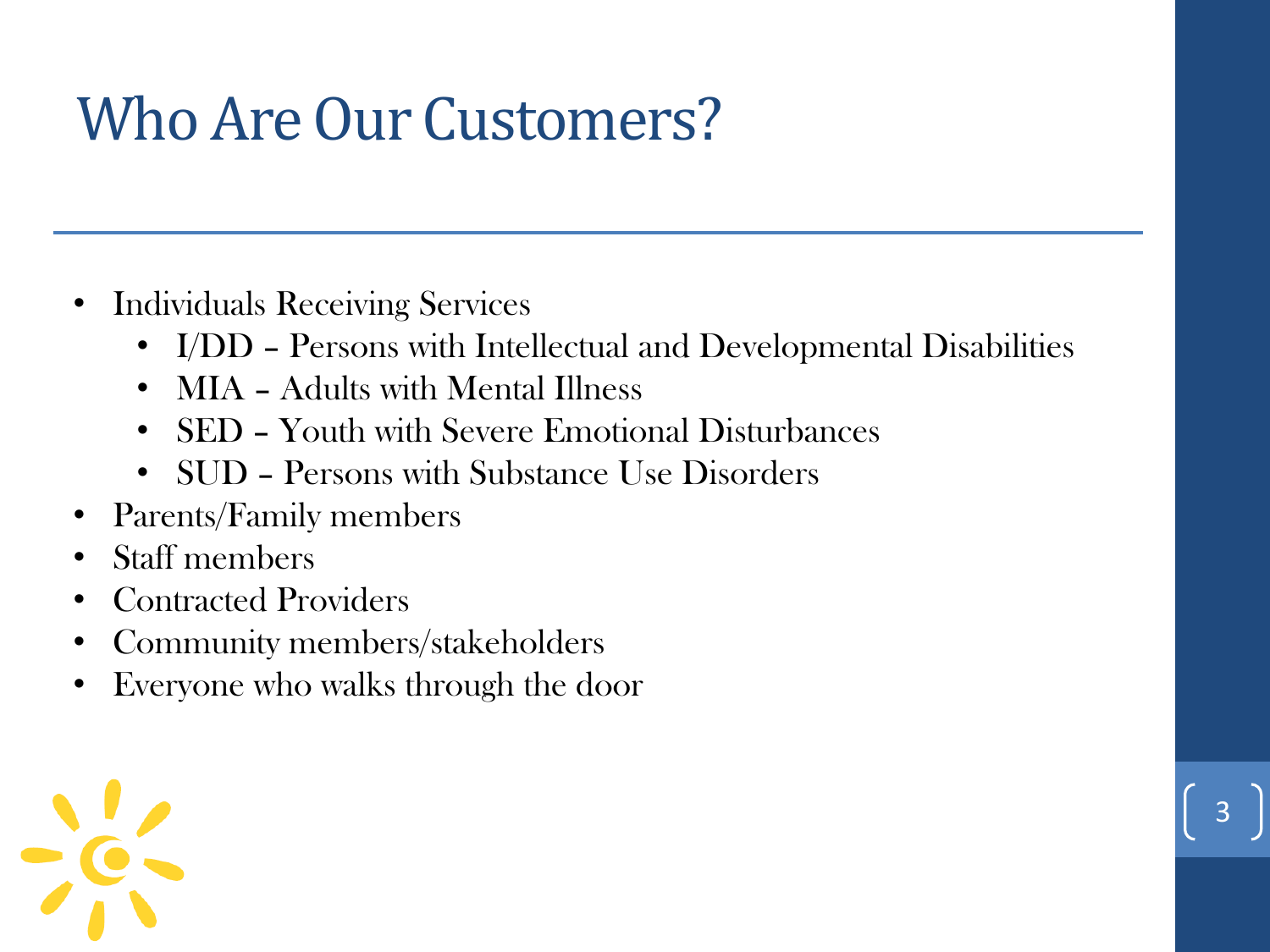# Grievance and Appeal System

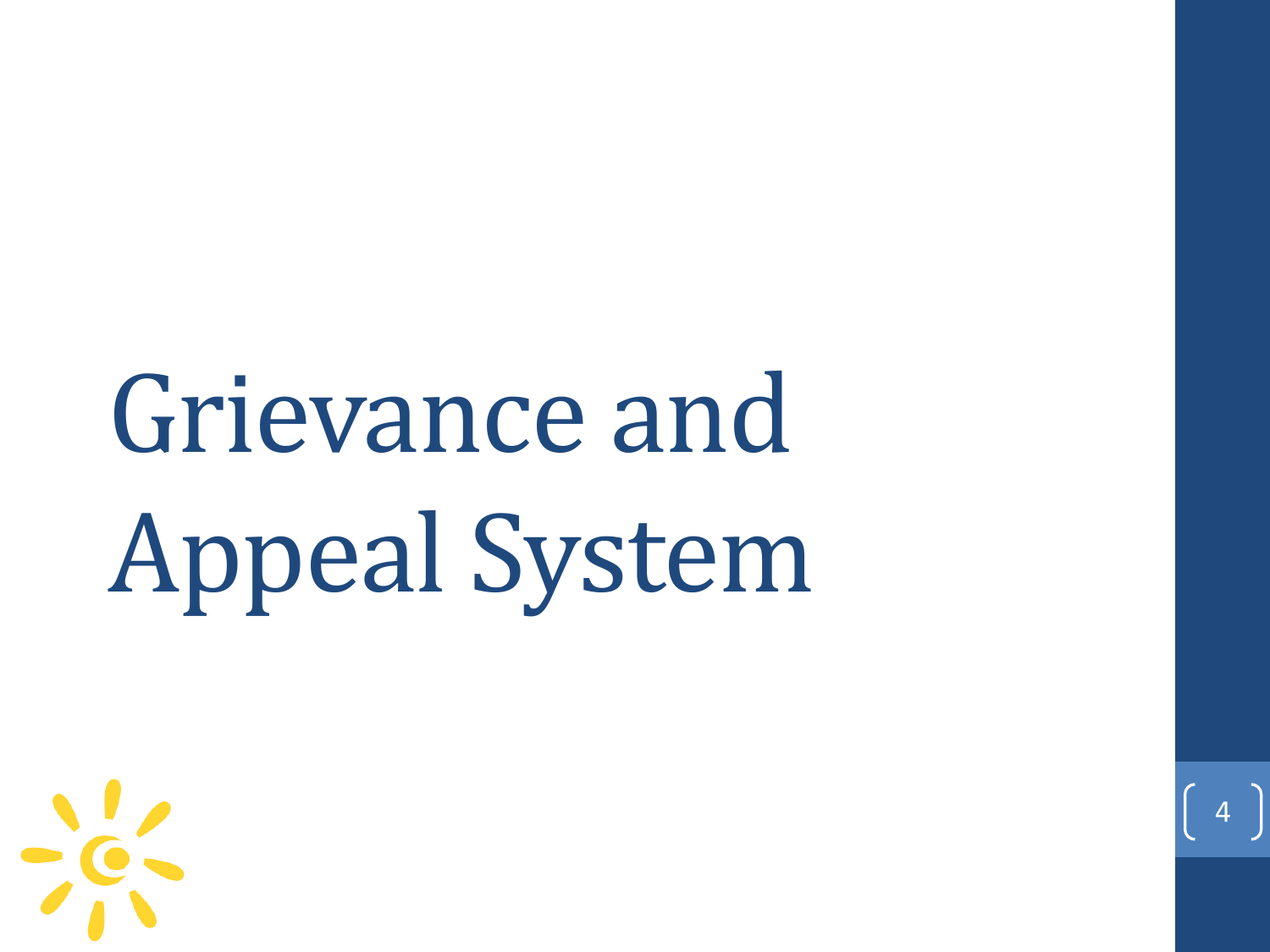

Grievance and Appeal System is the process SWMBH and CMHs implement to handle grievances and the appeals of adverse benefit determinations. This also includes the processes to collect and track information about grievances and appeals.

This is the system used when a customer is unhappy with their services or if they disagree with changes to their services.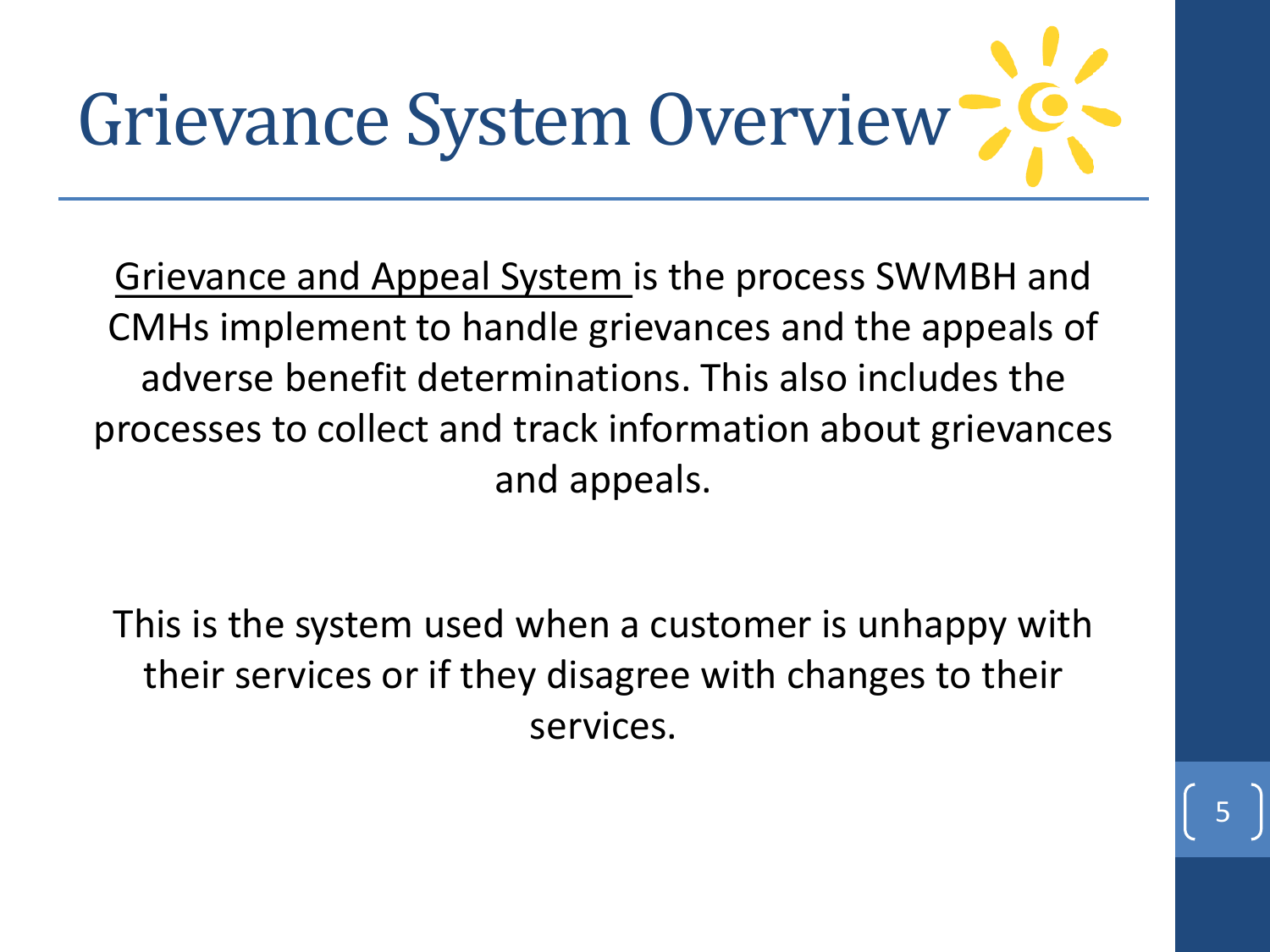## Grievances and Appeals

- **Recipient Rights Complaint**  when a customer or someone who knows them feels their Michigan Mental Health Code or Public Health Code, PA 368 protected rights have been violated.
	- RR Complaints are covered in depth in other local trainings. RR Complaints are directed to your local Office of Recipient Rights.
- **Appeal** complaint regarding an "Action" taken regarding services or a request for services. Actions are denials, suspensions, reductions, or terminations. Appeals are directed to Customer Service.
- **Grievance**  complaint filed by customer regarding the quality of their services. Issues here are not considered Rights or Actions. Grievances are directed to Customer Services.

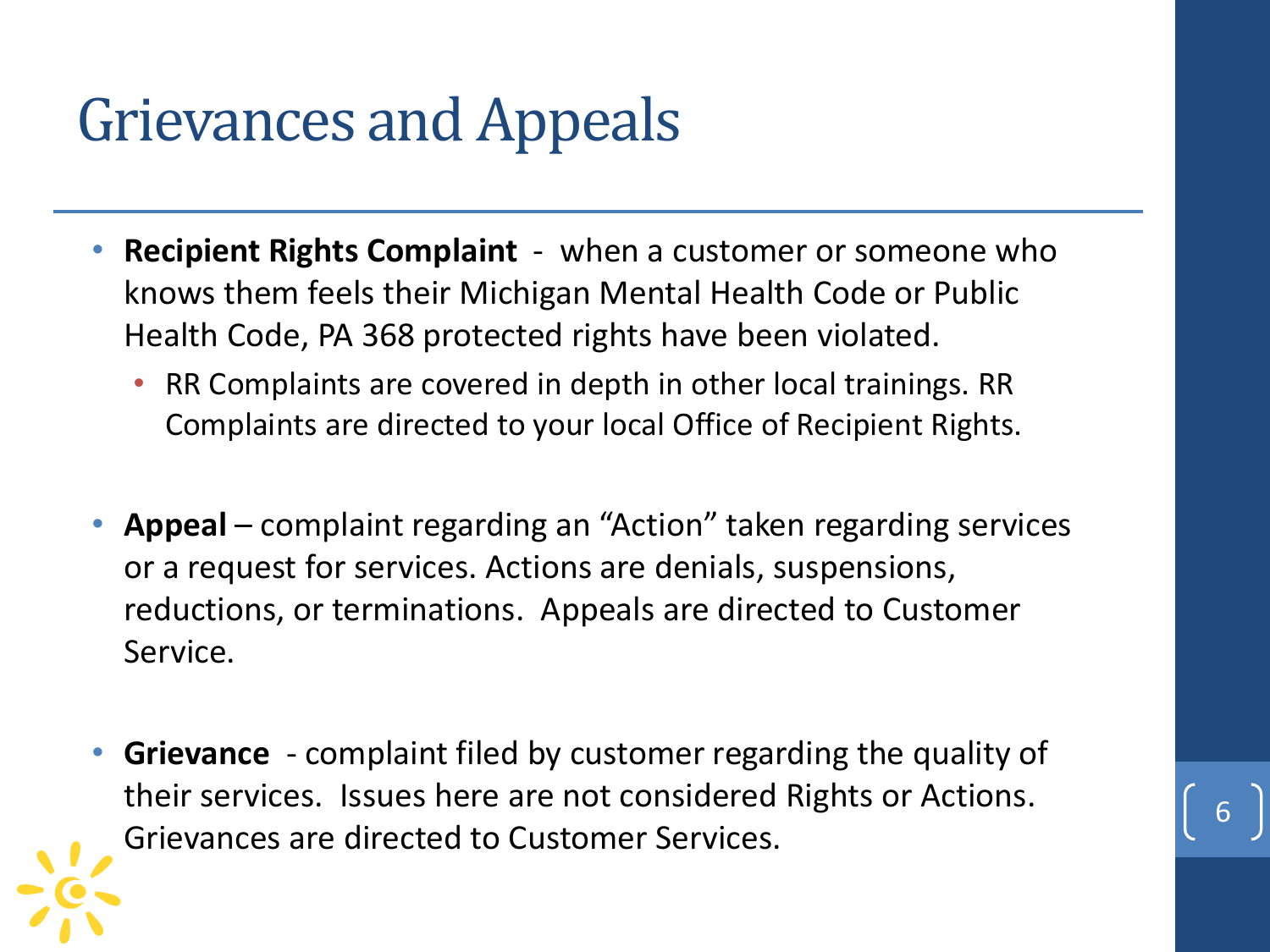## How do we inform Customers?

- At initiation/orientation to services
	- In SWMBH Handbook
	- In Recipient Rights booklets/brochures
- Annually
	- Handbooks/brochures
	- As documented in Plans of Service
- When/As information need arises
	- On Adverse Benefit Determinations
- When requested by customer/authorized representative
	- At point of contact with Customer Services or Recipient Rights

7

• Via posters/flyer in common areas of service sites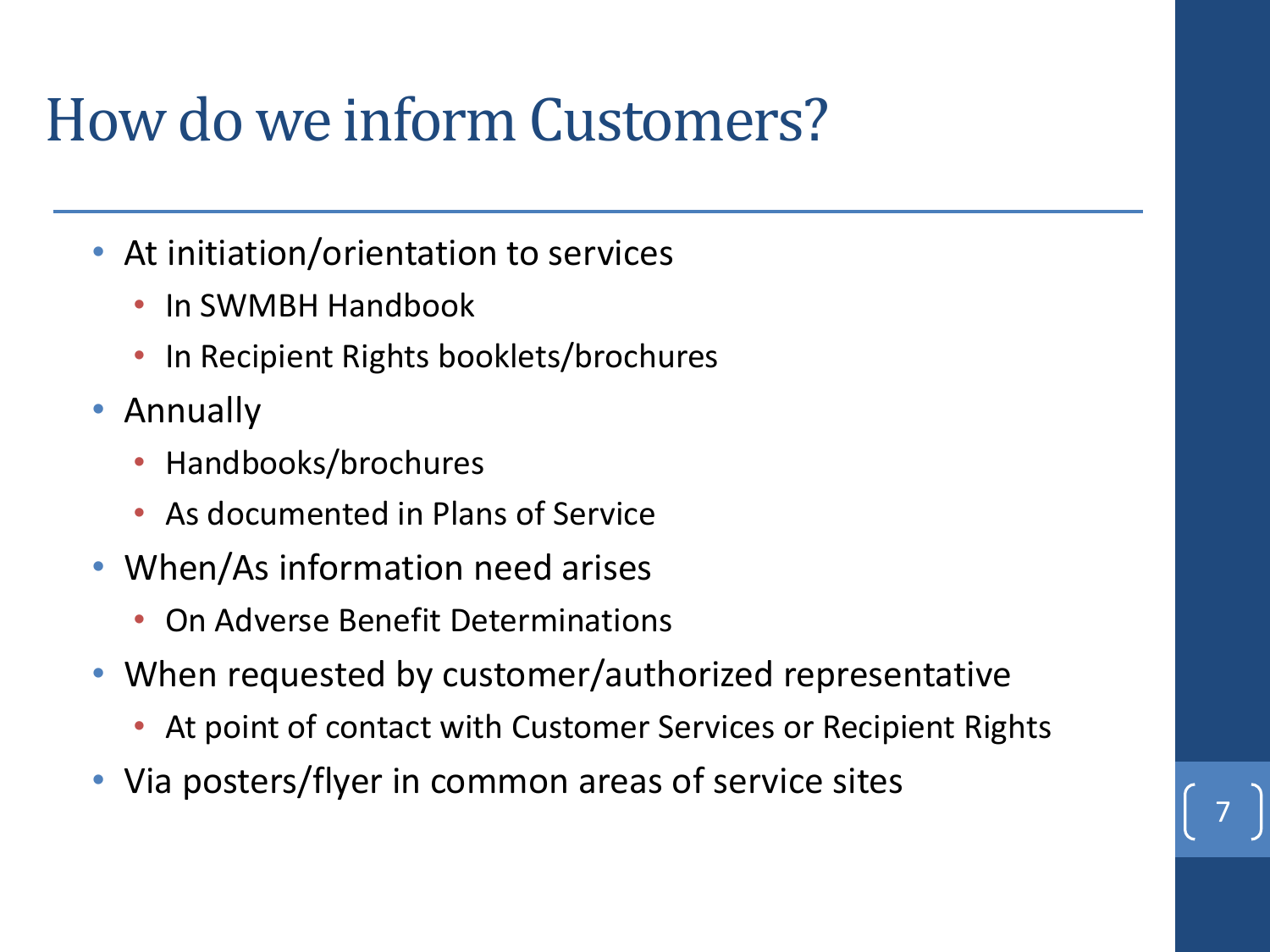## Grievance Examples

- Requesting a change in provider
- Problems with hours of operation
- Appointment availability concerns
- Telephone accessibility
- Conflict with an employee/staff
- Unhappy with choice of providers
- Wait time for scheduled appointment
- Disagreement about prescribed medications

8

• Upset about getting billed by a provider

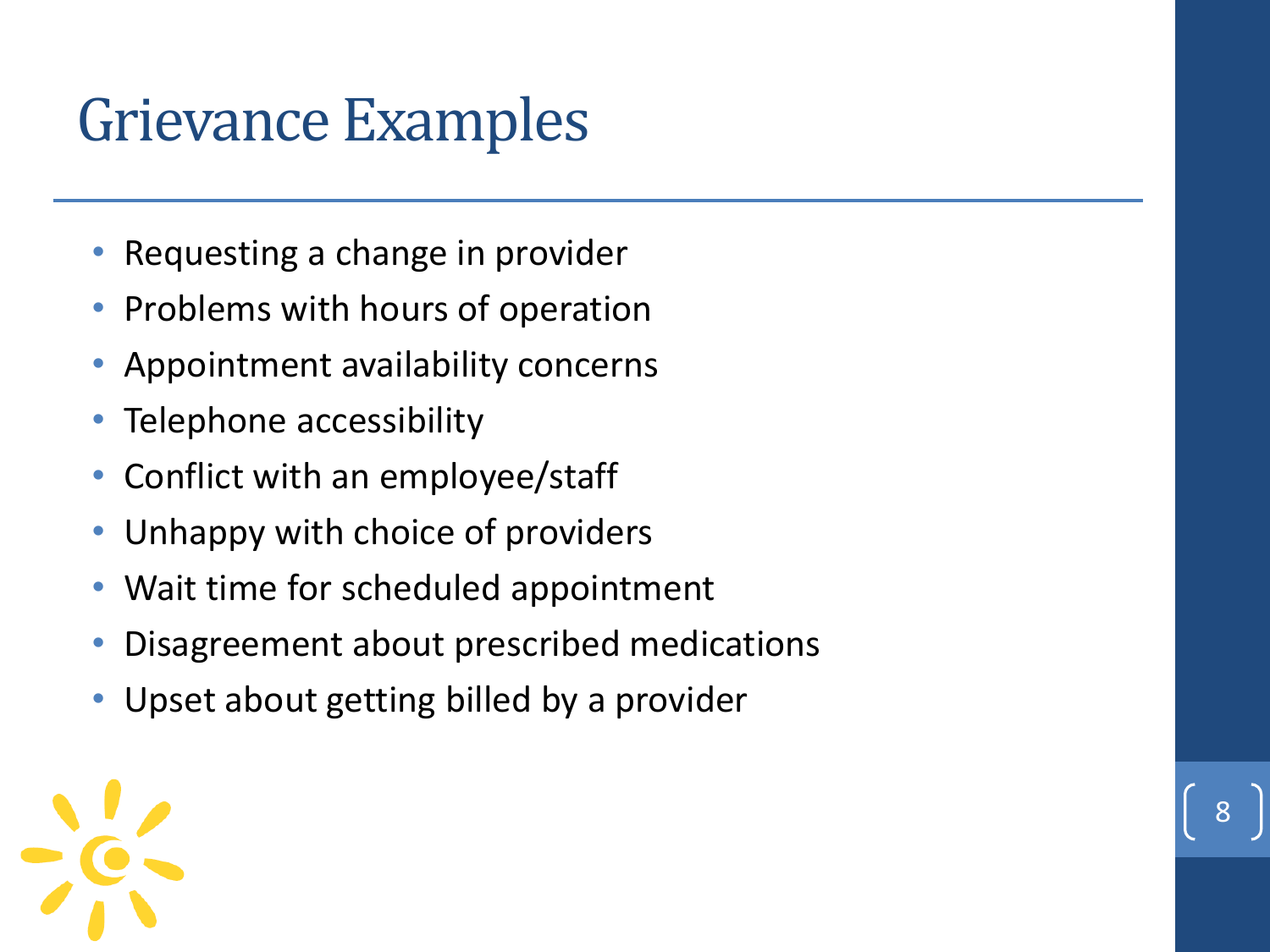### Grievance Process



- May be filed at any time by customer, guardian, parent of a minor, or an authorized representative
	- Providers can file on behalf only if there is written permission from the customer, guardian, or parent of a minor.
- May be filed by phone, in person, or in writing
- May be filed locally at CMHSP or regionally through SWMBH, depending on service type and insurance
- Person should be prepared to describe their situation and a recommendation for solution/what they would like to happen

\*Note: even when "resolved" there may be times a grievance cannot be fully resolved to 100% satisfaction of the customer.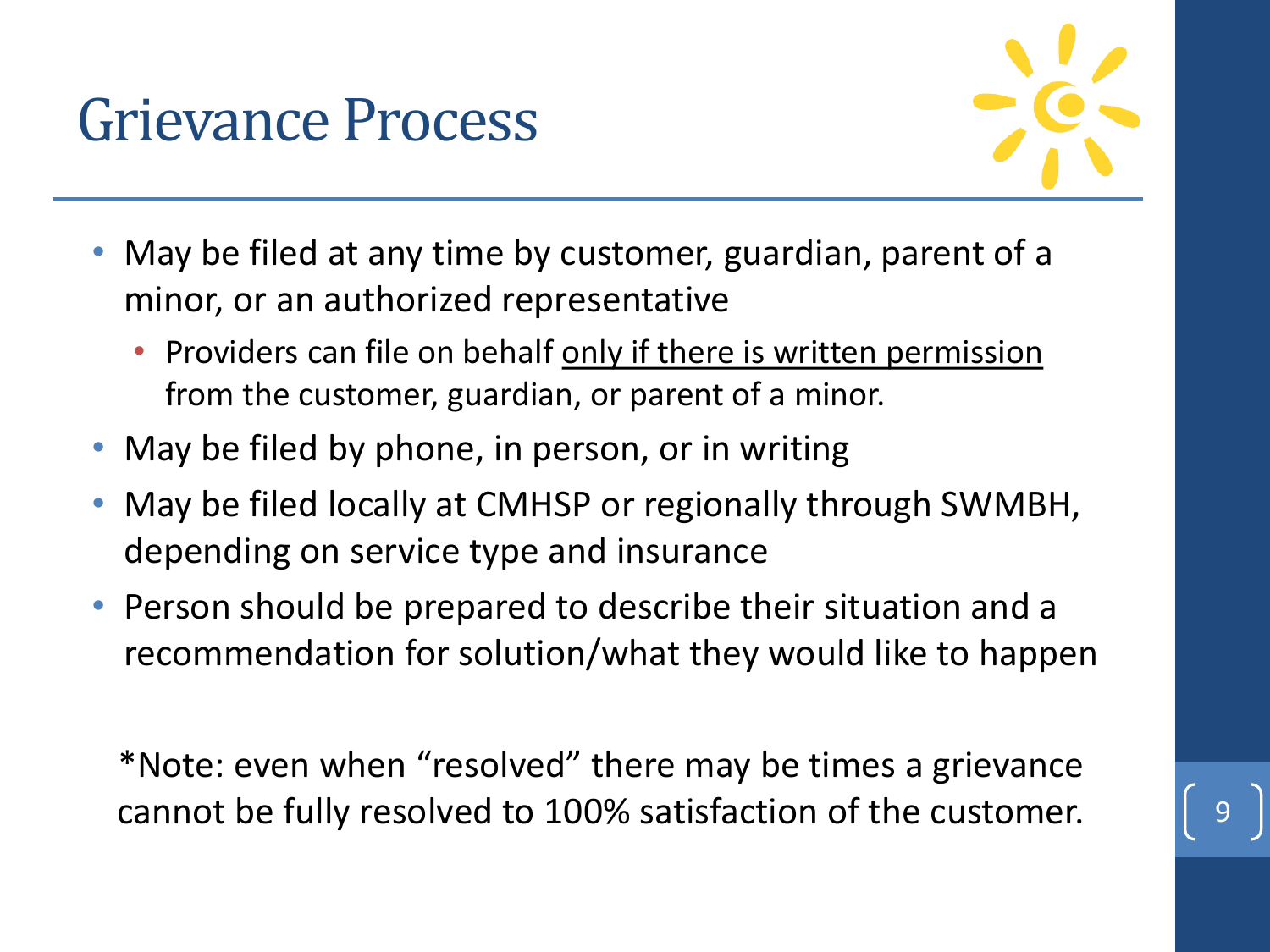## Grievance Processing



10

### **Mental Health for Medicaid or Healthy Michigan Plan (CMH)**

- Local CMH will process and record Grievances
- Assist customer with filing grievance
- Response is due within 90 days or it can become an "action" which may be appealed.
- Ensure staff processing the grievance were not involved in the situation the grievance is about
- Customer Service will provide written resolution for each grievance
- Keep written records of grievances filed and resolved

#### **MI Health Link (SWMBH)**

- SWMBH processes and records all MI Health Link Grievances.
- Resolved within 30 days or it can become an "action" which may be appealed.

### **SUD Providers (SWMBH)**

- SWMBH processes and records SUD Grievances for:
	- CMHs who are not sub-capitated
	- Other contracted SUD providers (Outpatient, Residential, Recovery Houses)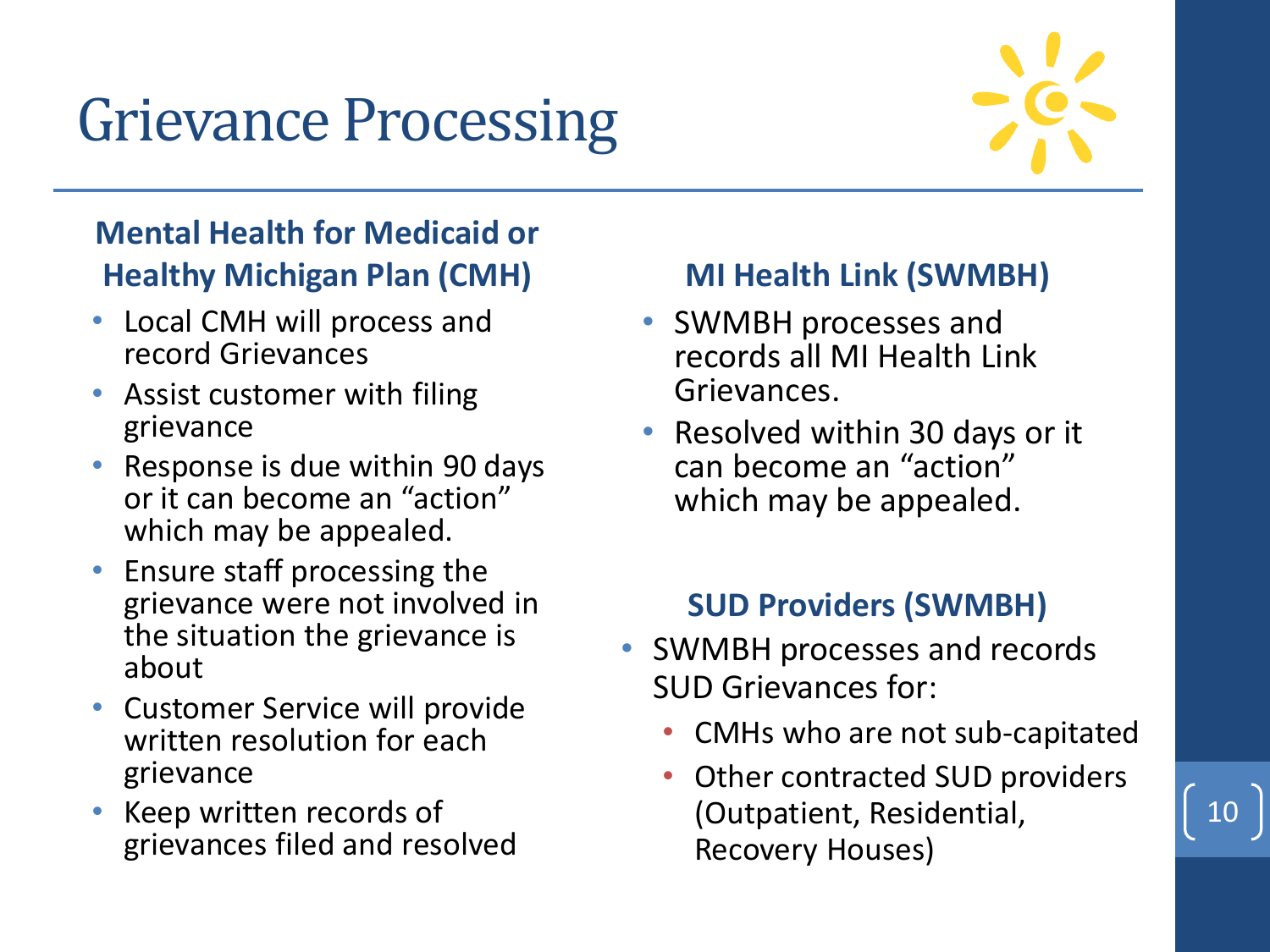# Appeals



 $\begin{pmatrix} 11 \end{pmatrix}$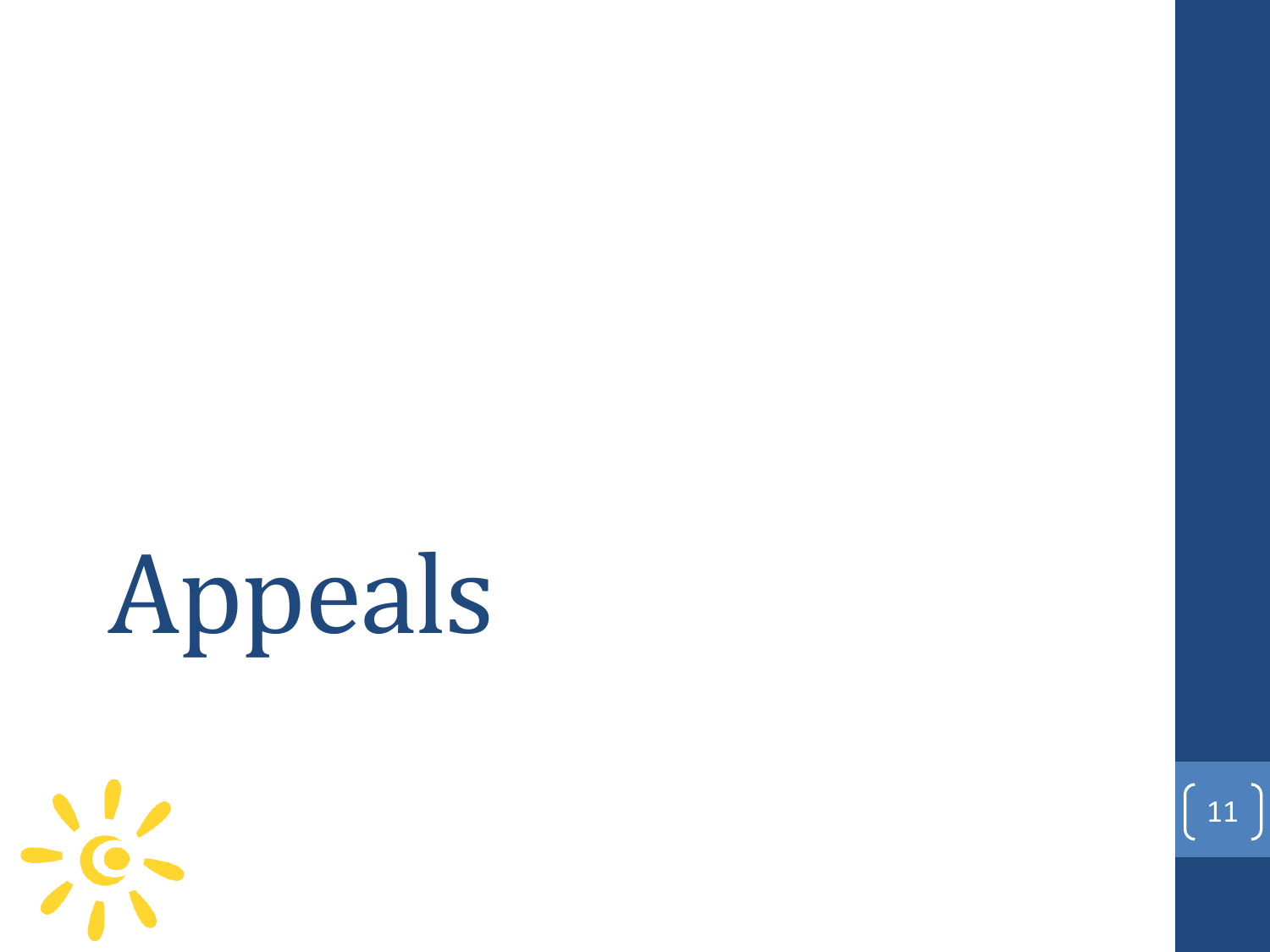## Reason for Appeals



- Denial of requested service(s)
	- Current Customer
	- New Customer
- Limited authorization of requested service(s)
	- Less (in amount/scope/duration) than requested
- Reduction in current service(s)
- Suspension of current service(s)
- Termination of current service(s)
- Delay in providing authorized/approved service(s)
	- If over 14 calendar days from agreed upon start date
- Denied payment for a service NOT previously authorized
- Grievance or previous appeal not processed in the timeframe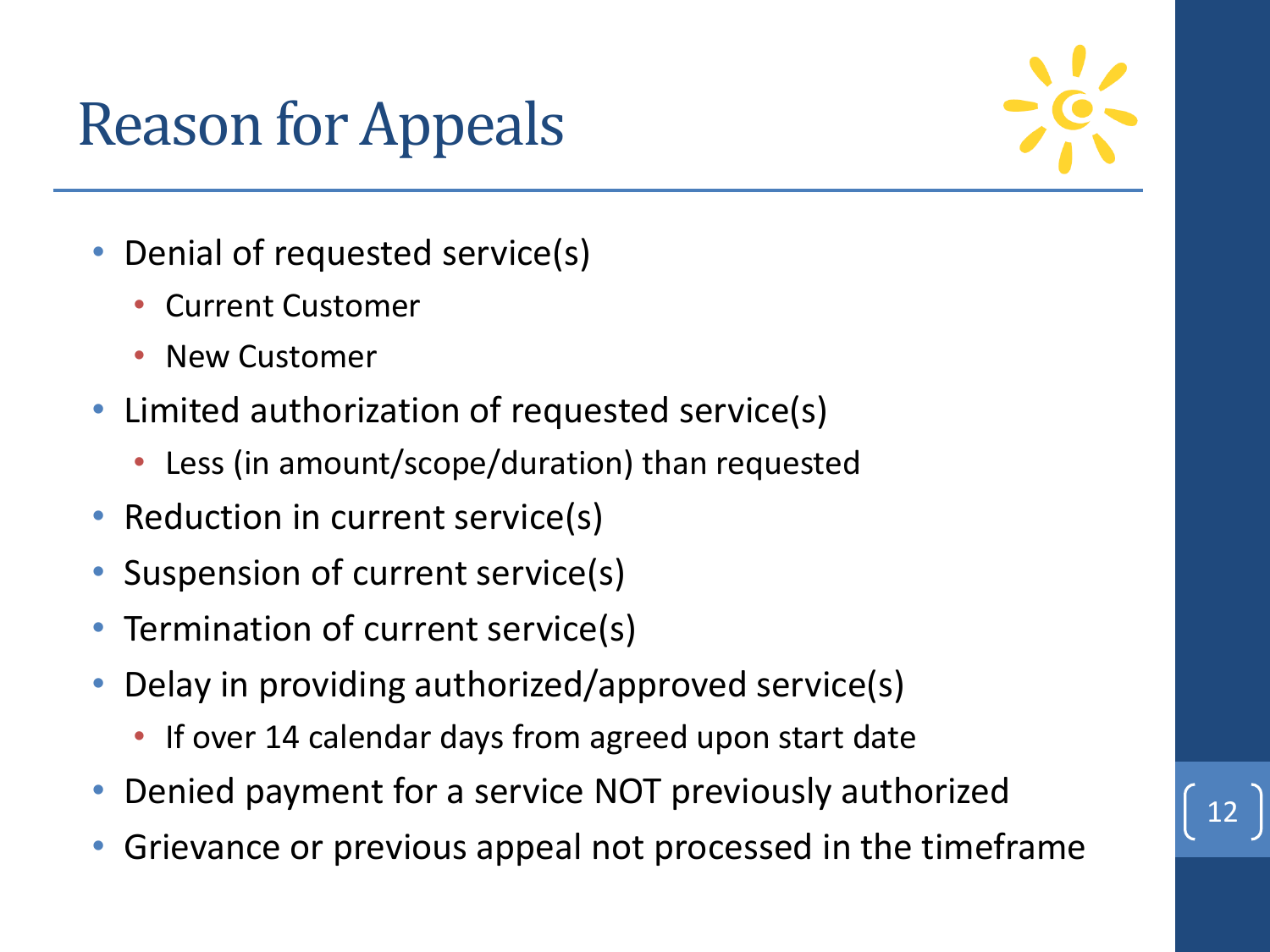## Types of Appeals

- Second (2<sup>nd</sup>) Opinions
- Local Appeal
- Administrative Fair Hearing (State)
- MDHHS Alternative Dispute Resolution Process (State)

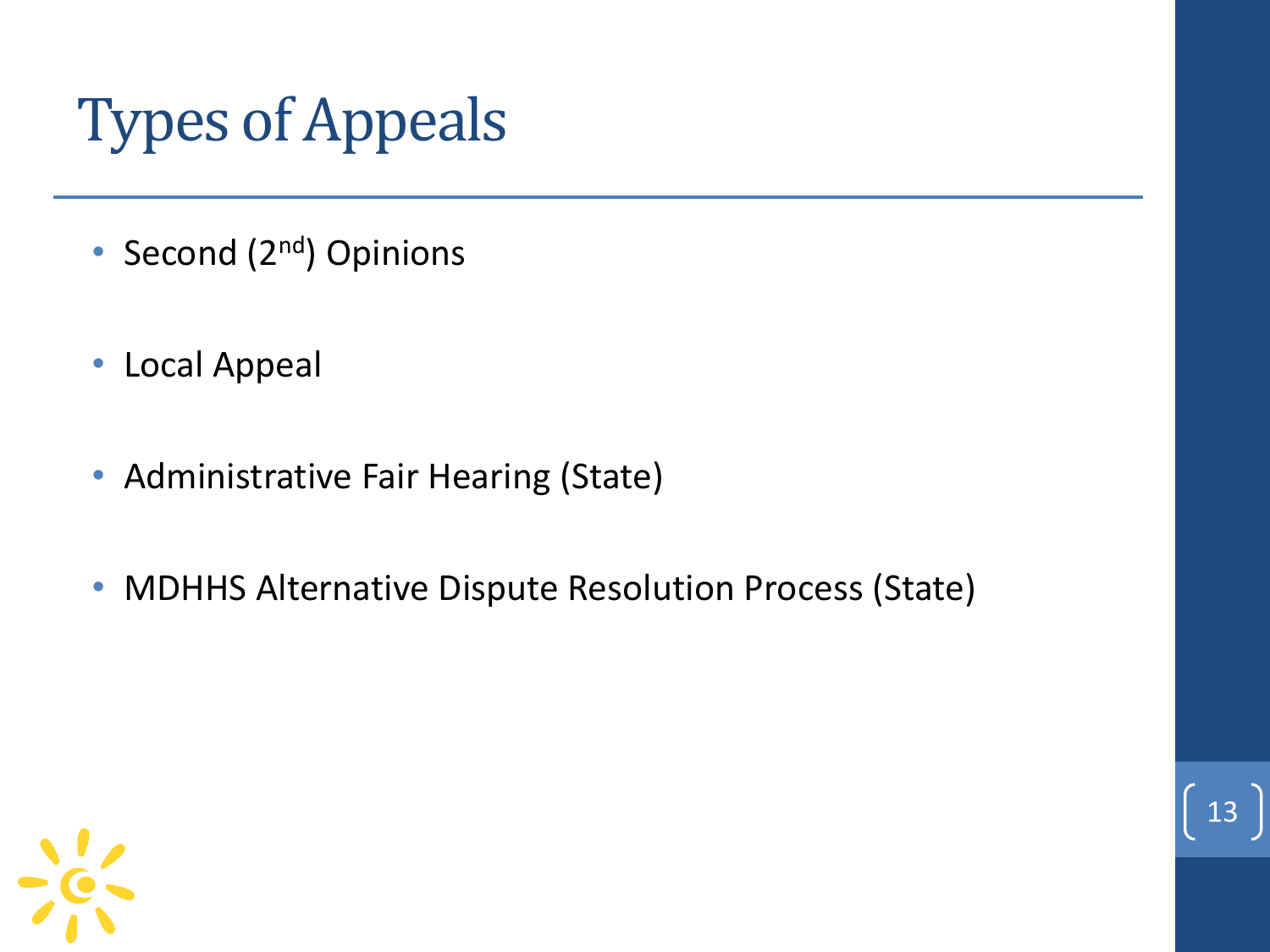# Second (2<sup>nd</sup>) Opinions

A Michigan Mental Health Code Right for:

- (1) New customers who are denied access to CMH services (not eligible) based on initial screening/assessment.
- (2) Current customers who are denied access to Psychiatric Inpatient Hospitalization.

### *2 nd Opinions are managed by the CMH*

- A 2<sup>nd</sup> Opinion involves a review of the denial by a credentialed clinician NOT previously involved in the denial.
- 2<sup>nd</sup> Opinions are resolved within 3 days for hospitalization denials and according to appeal timeframes for access (front door) denials of eligibility.

\*\*Note: This does not apply to SUD Services.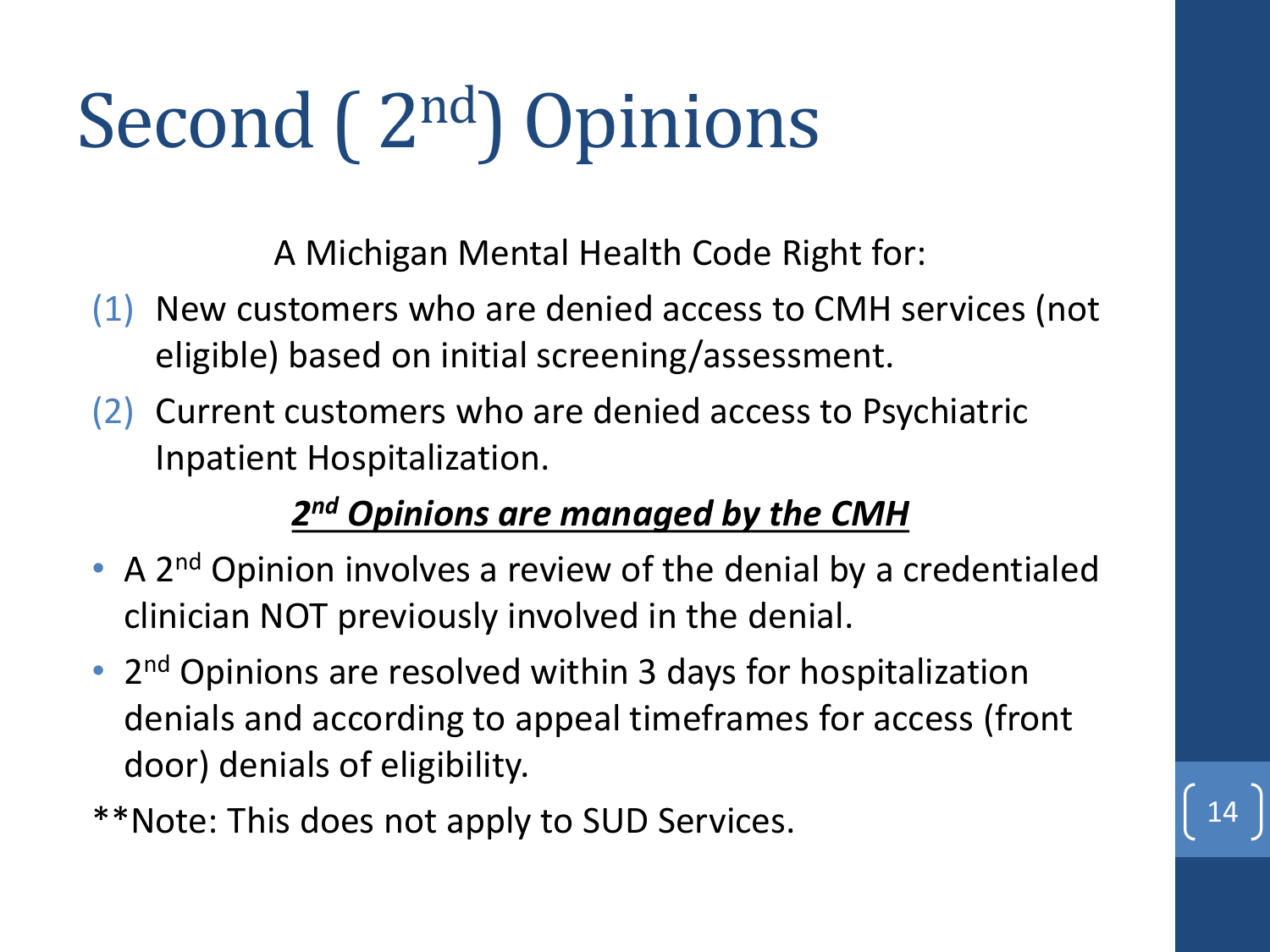## Appeals and Timeframes



- Appeals for the denial, termination, suspension, or reduction of services can be accessed after a notice of action is issued.
	- Treatment Plan/Addendum
	- Adverse Benefit Determination
- An Appeal must be filed no later than 60 calendar days from the date of the notice.
- If they want services to continue during the appeal without the proposed action happening, customers must file their appeal within 10 calendar days of (1) the date of the notice or (2) the effective date of the action, whichever is later.
	- Continuation of services does not apply to the denial of a new service.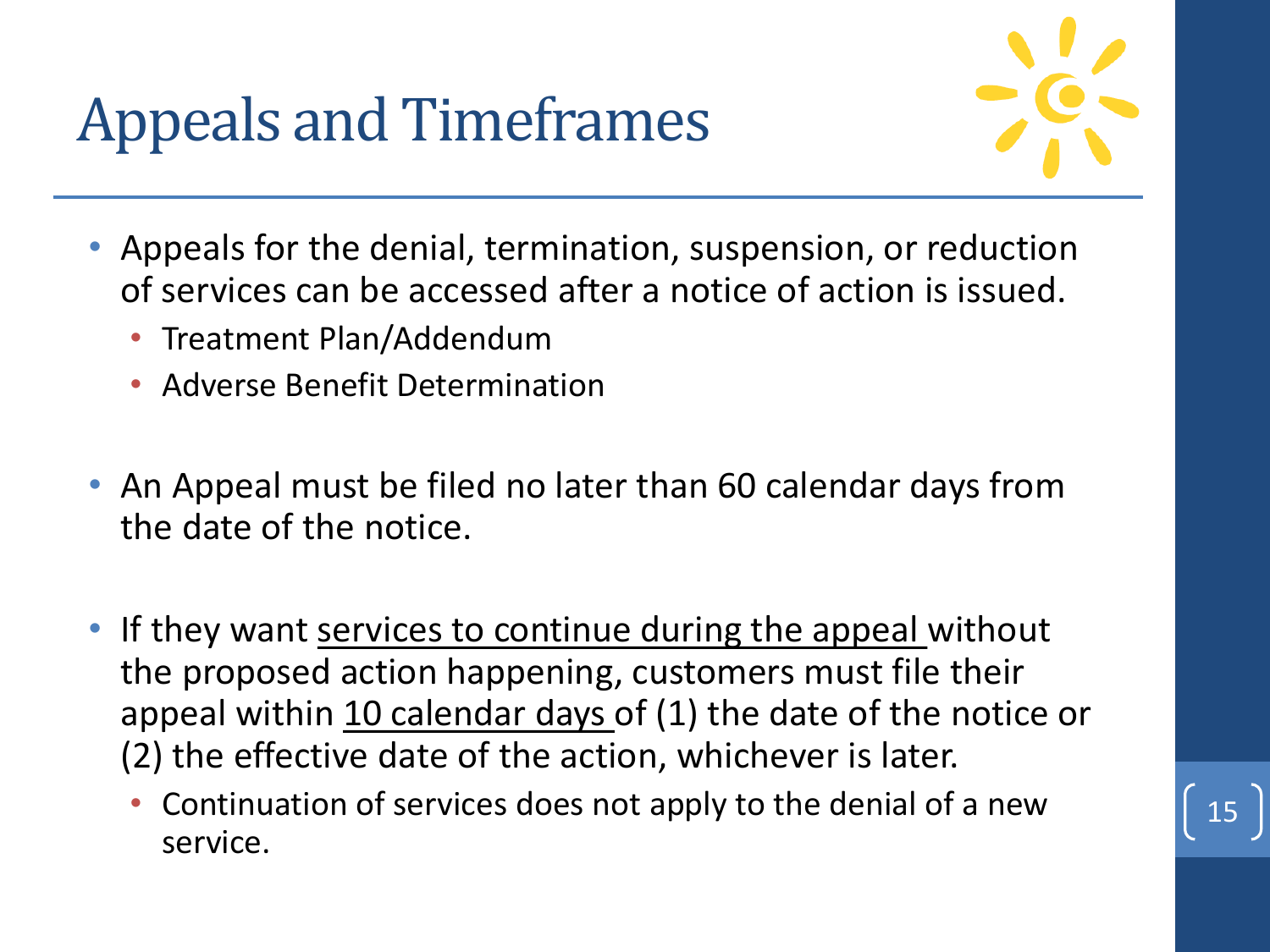# Continuation of Services

Medicaid services that were previously authorized, must continue when a local level appeal and/or the State Fair Hearing are pending if:

- ❖The member specifically requests to have the services continued; **and**
- $\cdot$  The request is made within 10 calendar days of (1) the date of the notice or (2) the effective date of the change, whichever is later; **and**
- ❖The appeal involves the termination, suspension, or reduction, of the previously authorized course of treatment; **and**
- ❖The services were ordered by an authorized provider; **and**
- ❖The original period covered by the original authorization has not expired

*If continued, services would remain in place until (1) the customer withdraws the appeal, (2) the customer fails to request a State Fair Hearing within 10 days of the appeal resolution, or (3) the State Fair Hearing office issues an adverse hearing decision.*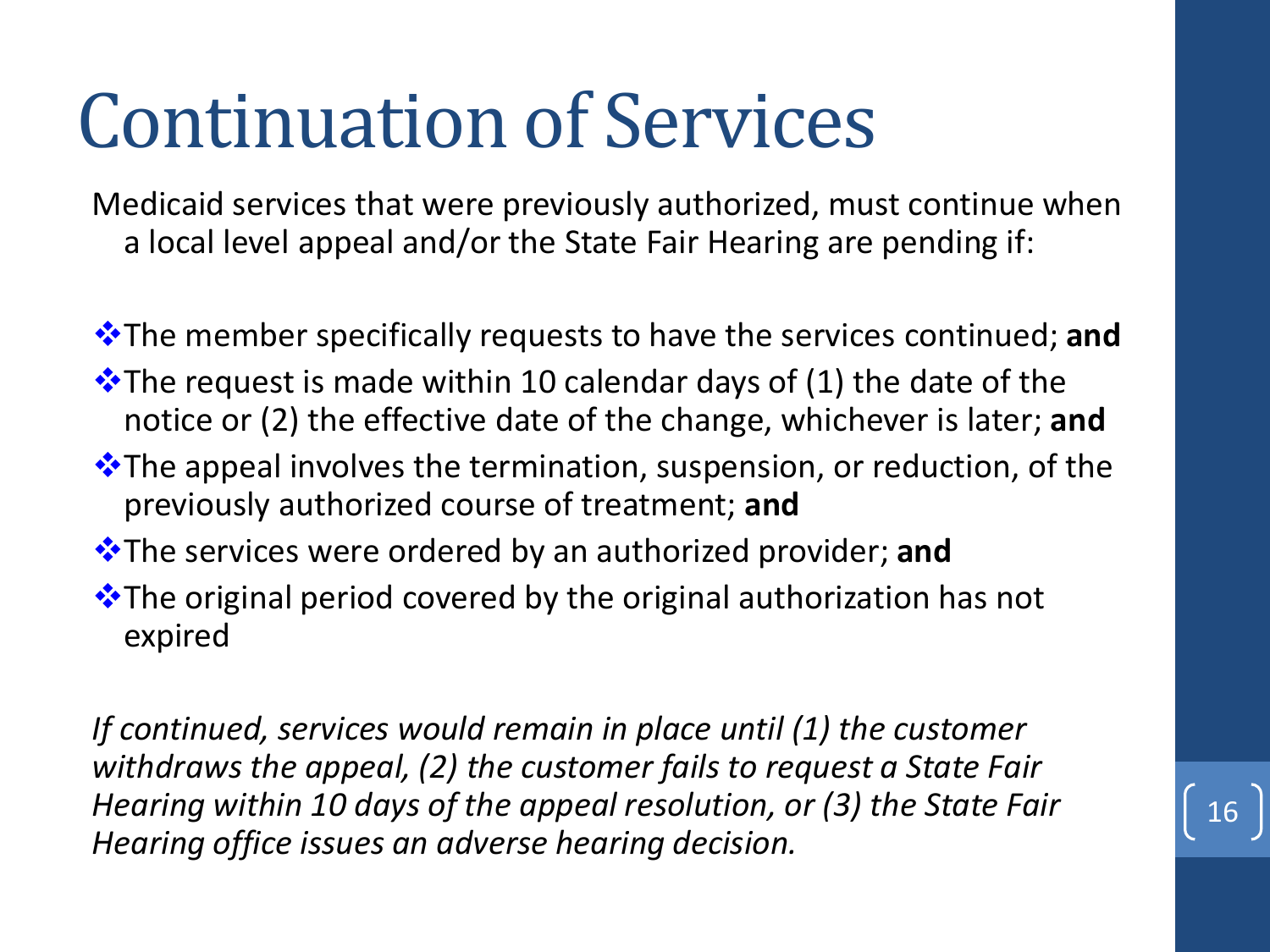## Filing an Appeal

- An Appeal may be filed by the Customer, Legal guardian, Parent of a Minor or an Authorized Representative
	- An Authorized Representative is an individual given written permission to act on behalf of the Customer
	- Provider can file if they have status of Authorized Representative
- An Appeal may be filed over the phone, in person, or in writing
	- Oral Appeal must be followed by a written/signed request unless it is expedited.

17

• Customers may request an expedited appeal – 72 actual hours

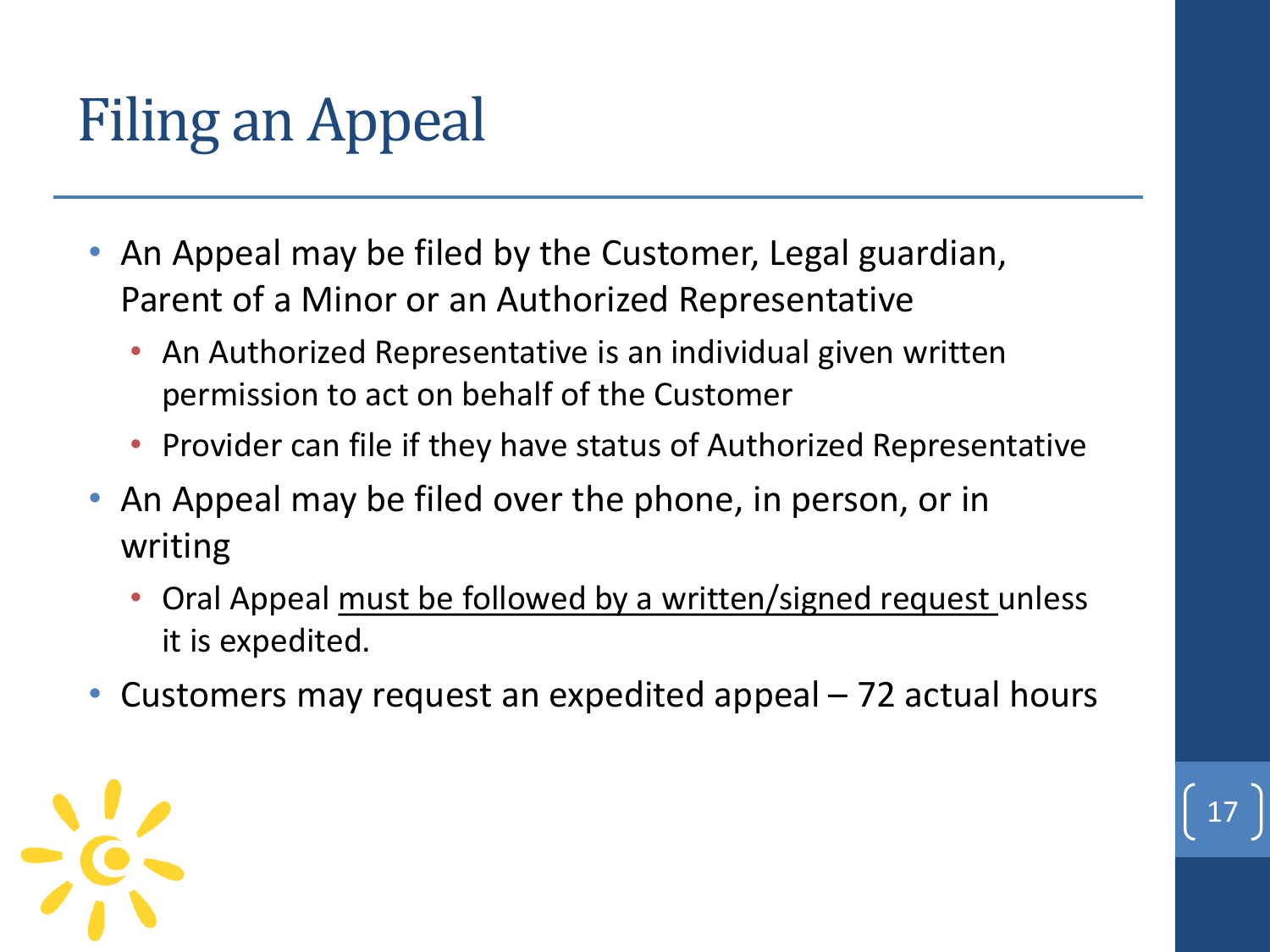## Appeals Processing

#### **Mental Health for Medicaid or Healthy Michigan Plan (CMH)**

- Local CMH will process and record appeals
- Assist Customer to file appeal
- Issue appeal resolution within 30 days (72 hours for expedited)
- Assure that the appeal reviewer was not involved in initial decision to take the Action, nor a subordinate of such individual
- Assure that the clinical reviewer has the appropriate experience/ credentials to make a determination about the service(s) in question
- Provide written resolution for each appeal filed
- Keep written records of appeals filed and resolved.

#### **MI Health Link**

• SWMBH processes and records all MI Health Link Appeals.

#### **SUD Providers**

- SWMBH processes and records SUD Appeals for:
	- CMHs who are not sub-capitated
	- Other contracted SUD providers (Outpatient, Residential, Recovery Houses)



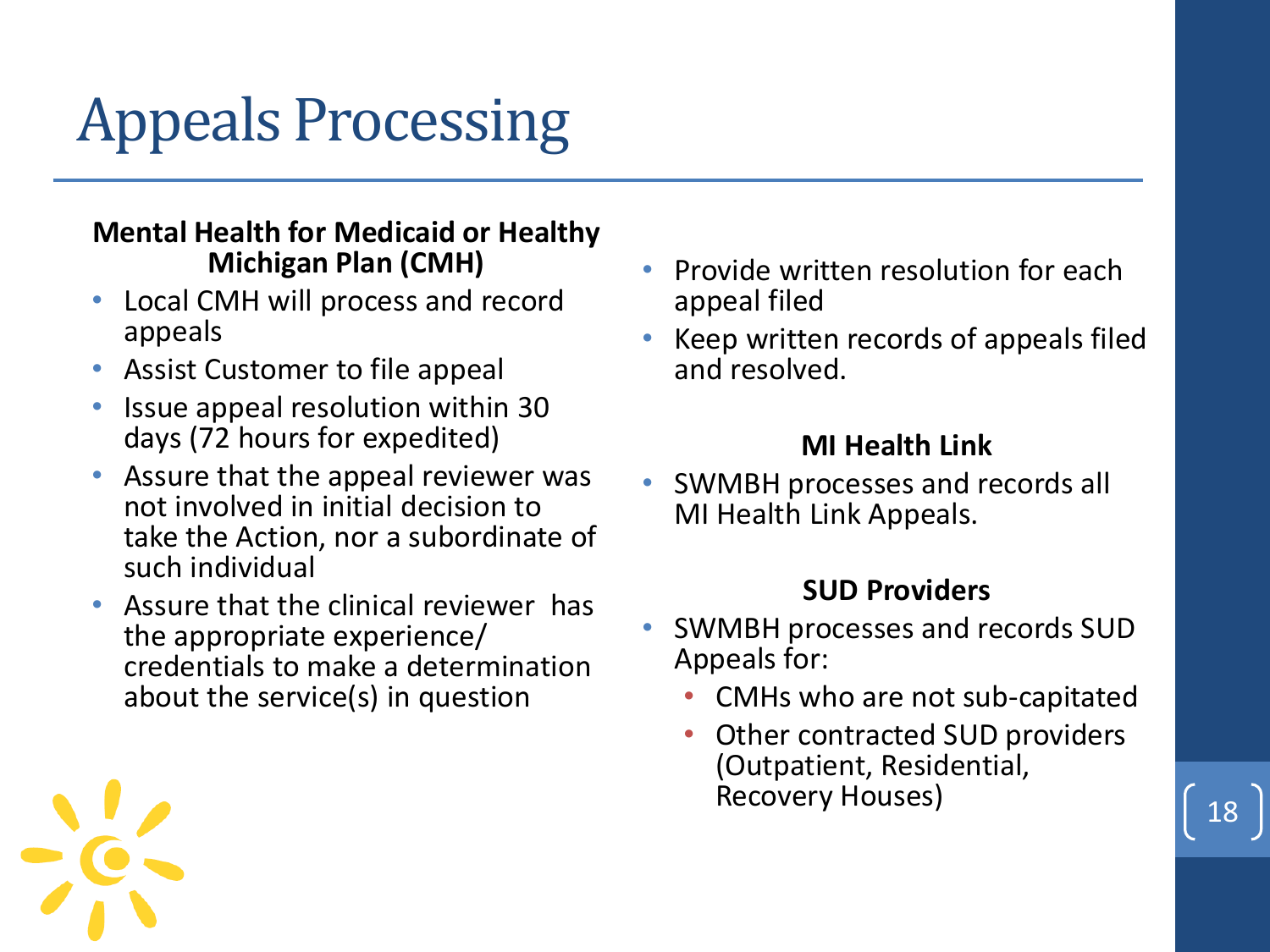# State Level Appeals

Administrative Fair Hearings

MDHHS Alternative Dispute Resolutions

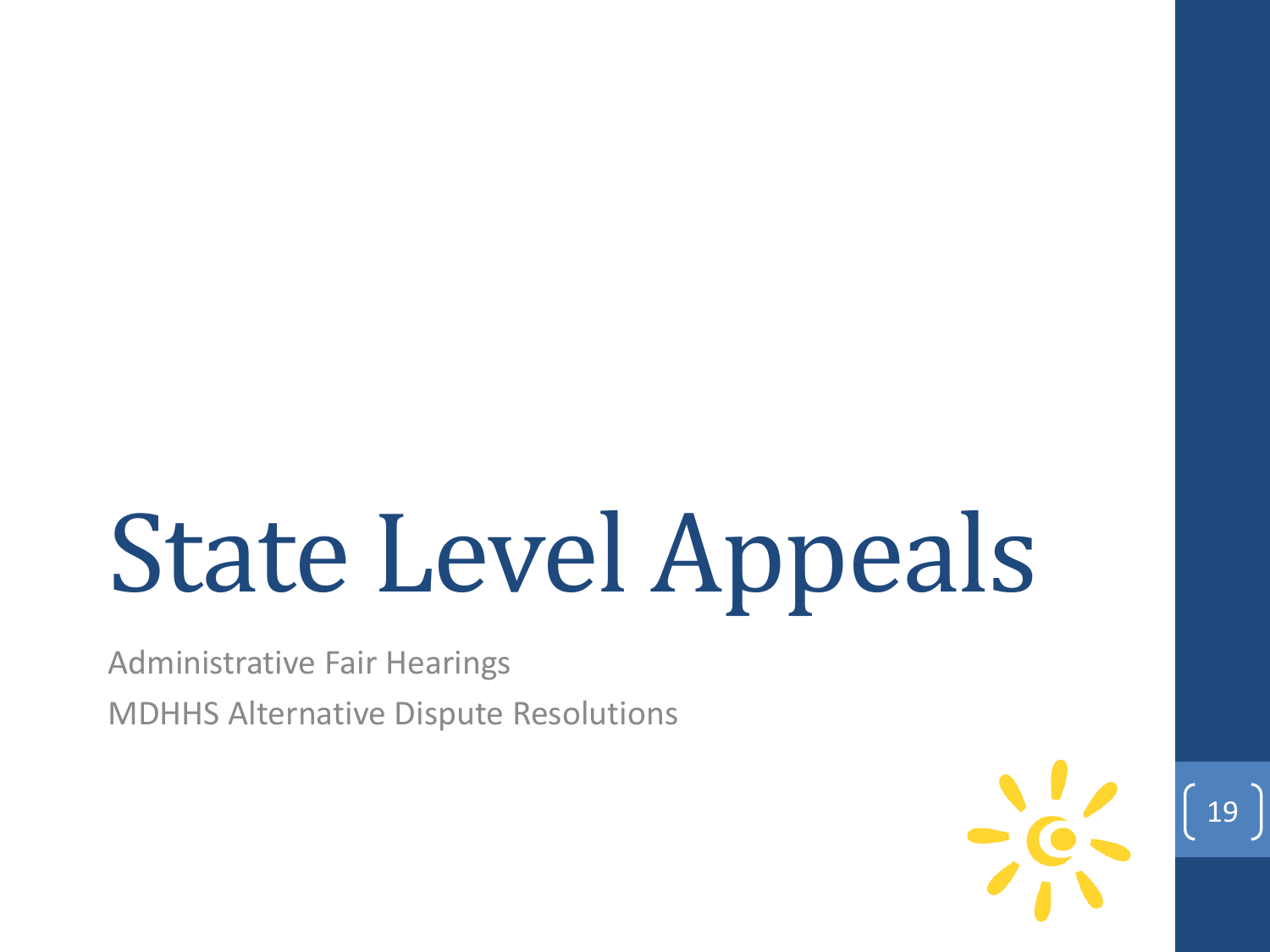# Administrative Fair Hearing

- Impartial state level review of a local appeal denial, presided over by an Administrative Law Judge.
- Medicaid Customers
- Only available after Local Appeal.
- Customers must file within 120 days of the resolution letter.
- For continuation of services, file within 10 calendar days.
- Instructions for how to ask for this process will be included with the Appeal Resolution.
	- Customers can name a formal representative for the hearing and submit evidence or testimony for review.
- *Managed by SWMBH*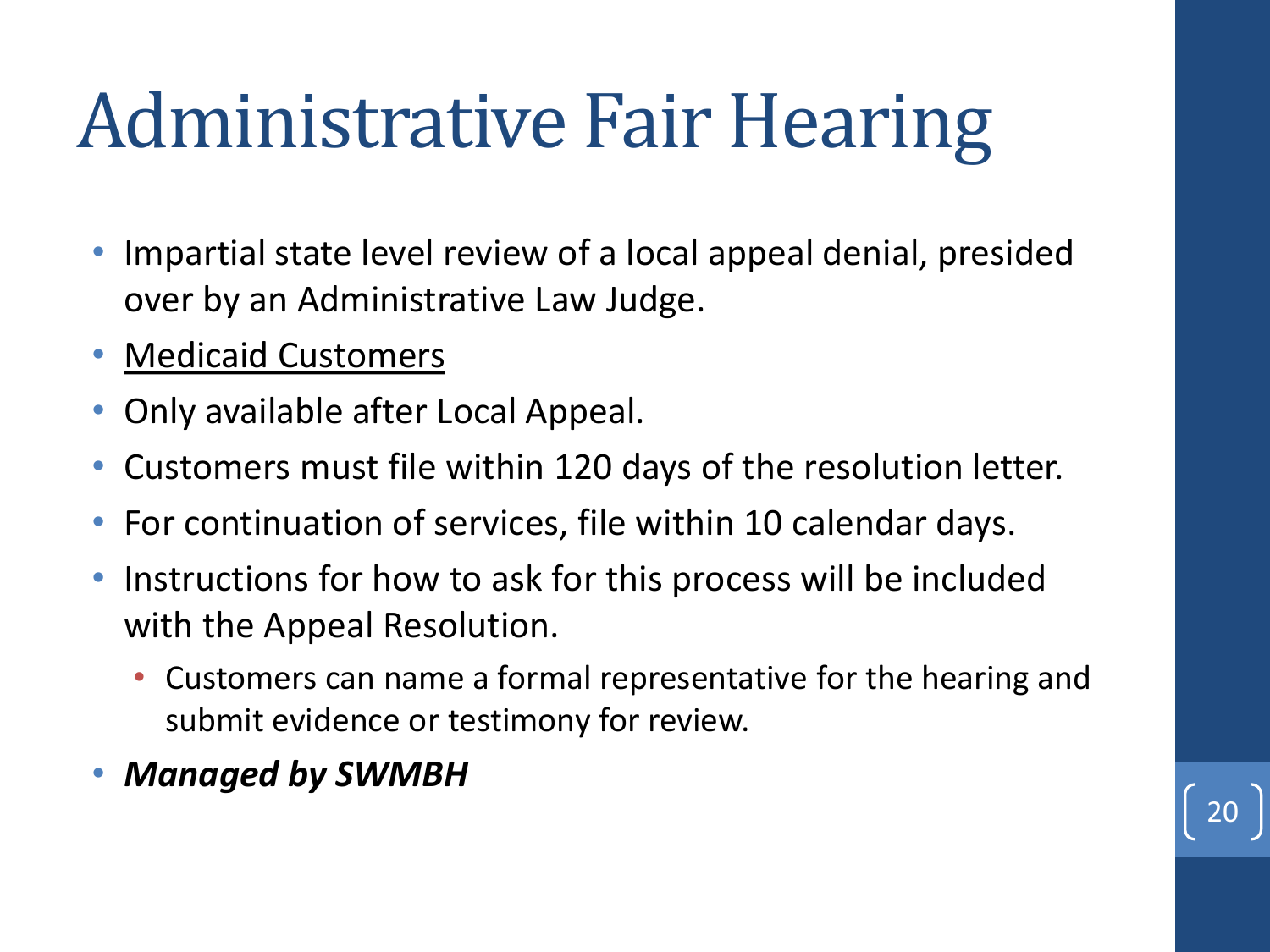# MDHHS Alternative Dispute Resolution Process

- Impartial state level review of a local appeal denial, presided over by MDHHS staff.
- Non-Medicaid Customers
- Only available after Local Appeal.
- File within 10 days of the mailing date of the Appeal resolution
- Instructions for how to ask for this process will be included with the Appeal Resolution.
	- Customers can send written evidence or testimony.

*\*Managed by CMH or SWMBH, depending on who processed the local level appeal.*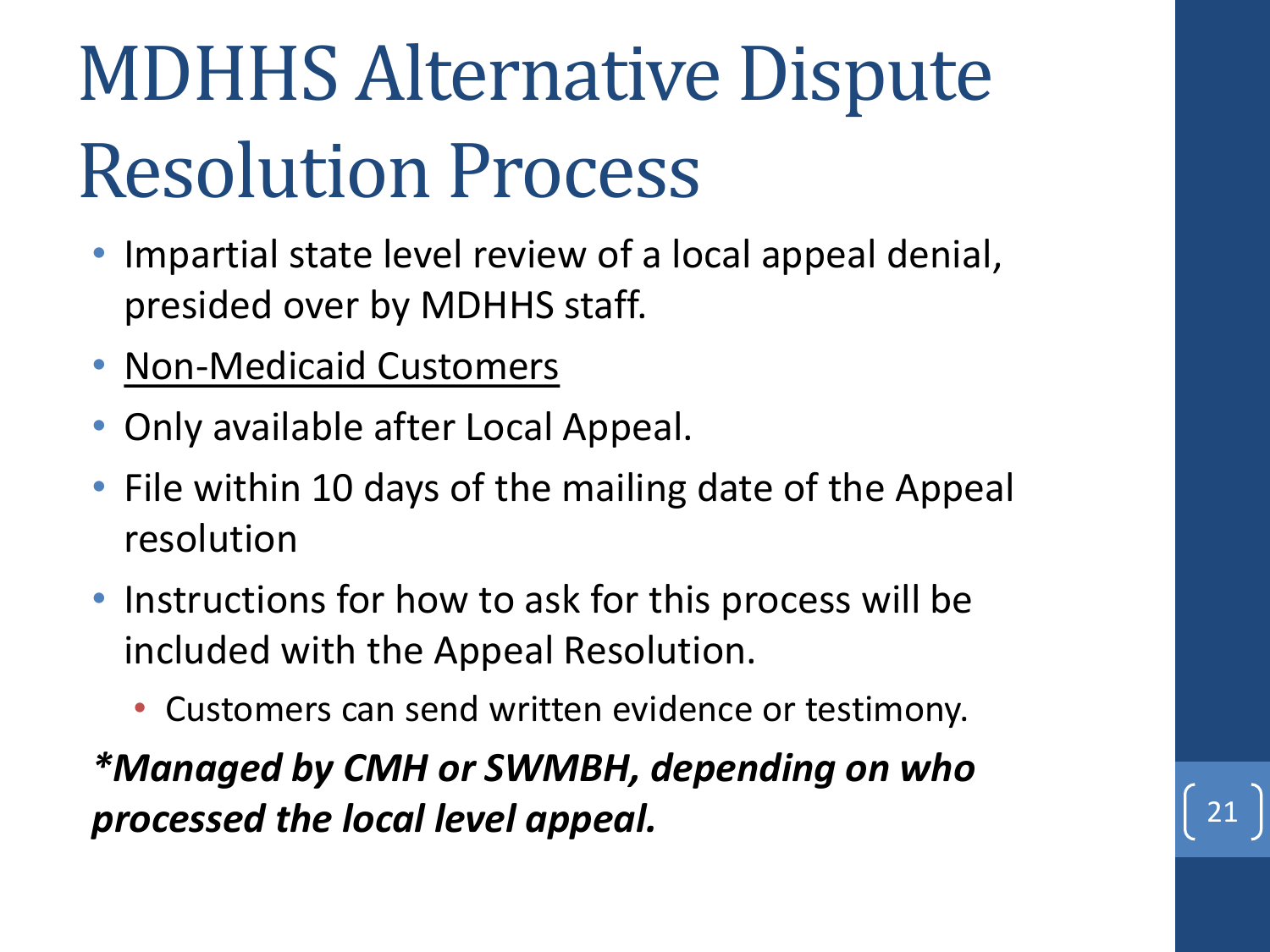# Avoiding Grievances/Appeals

- How can our region work to keep customers positively engaged and help to avoid or limit the number of Grievances/Appeals or RR complaints filed by customers …?
	- Involve the customer in decisions about their treatment
	- Negotiate for other medically necessary service alternatives when services requested by a customer do not match their needs
	- Ask the customer regularly whether they are satisfied with services and work with them to address areas of improvement
	- Review the Plan of Service with the customer to make sure the goals and objectives are appropriate and meet customer expectations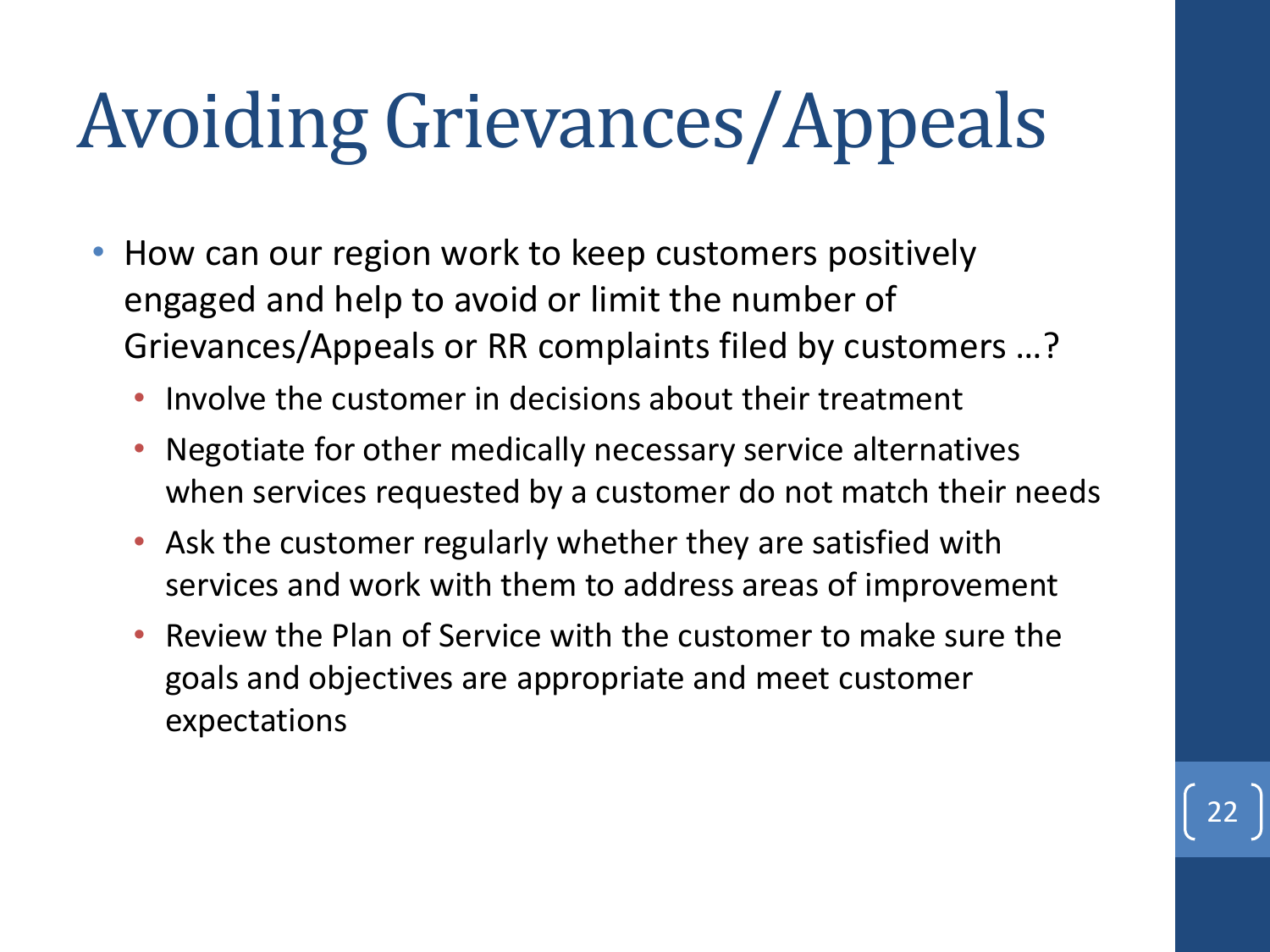# Adverse Benefit Determinations (ABD)

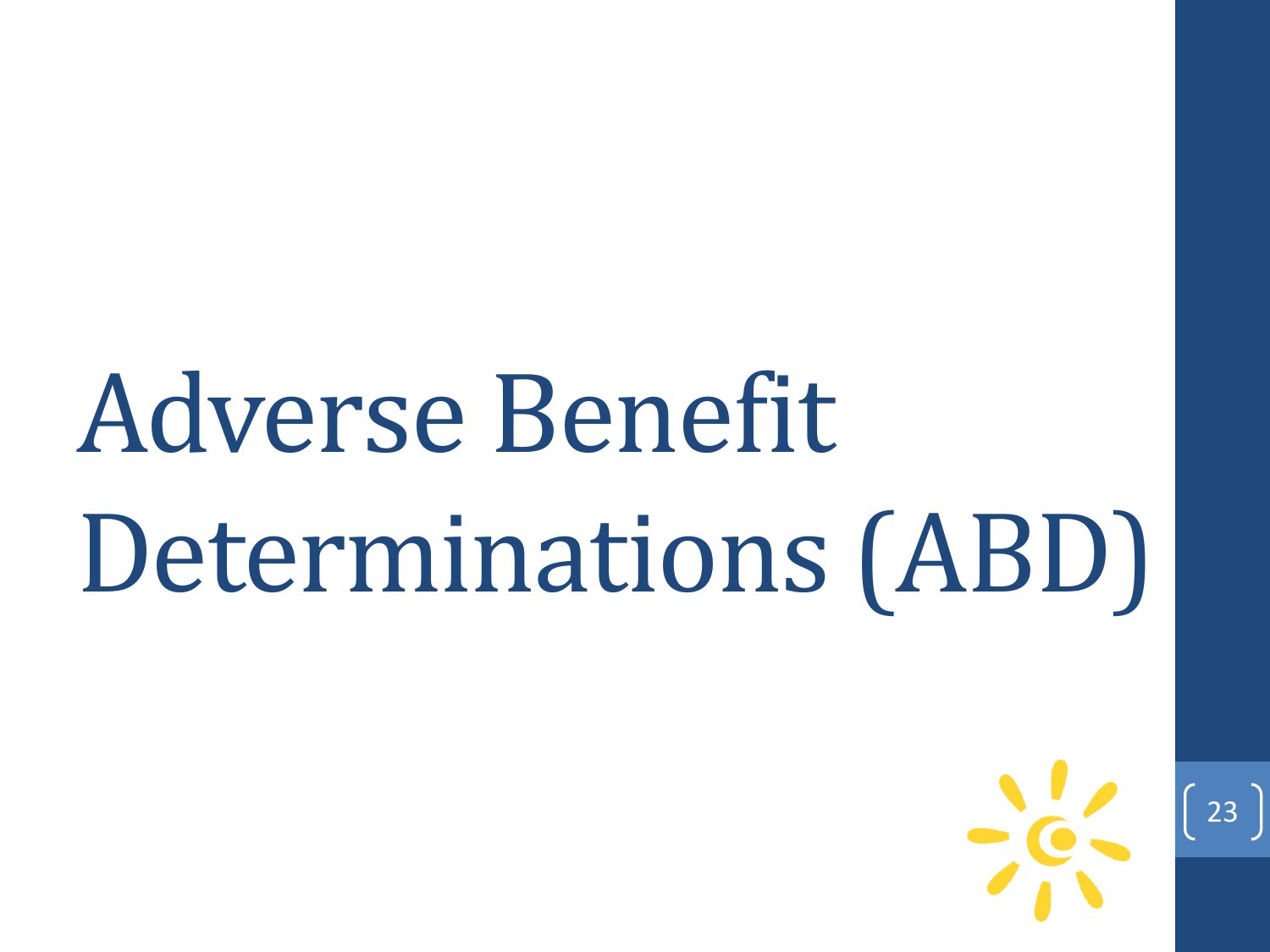# How are customers notified?

- Advanced Adverse Benefit Determination
	- **Reduction**
	- Suspension
	- **Termination**
- Adequate Adverse Benefit Determination
	- Denial or Partial Denial of service/authorization
	- Denial of Payment
	- Delay in providing authorized services
- Notice of 2<sup>nd</sup> Opinion Rights
	- Front-Door denial of eligibility for CMH services
	- Denial of Inpatient Psychiatric Hospitalization
- Treatment Plan/Addendum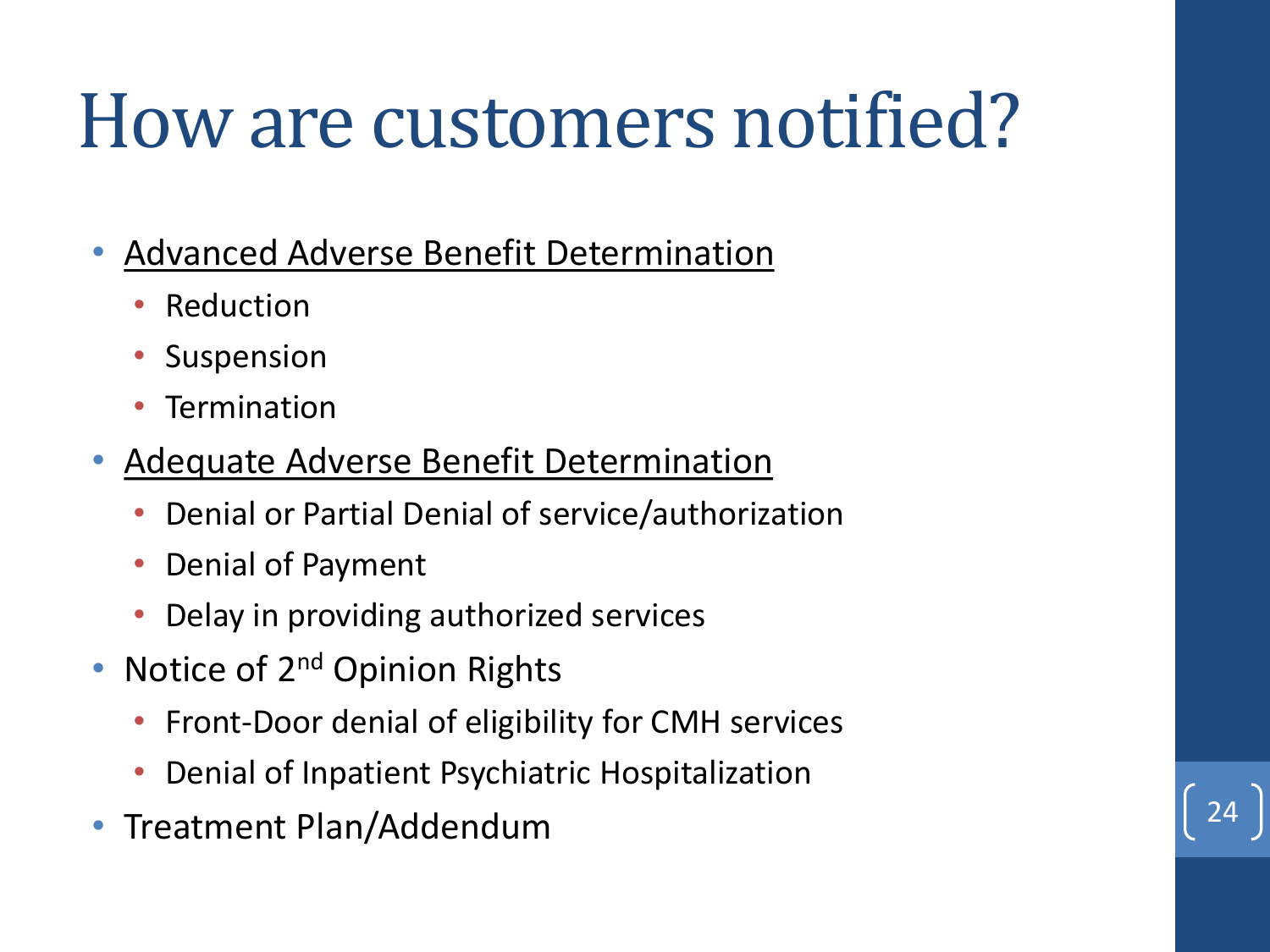# Timeframes

- Advanced Notice provided at least 10 calendar days before the effective date of the intended action.
	- For termination, reduction, or suspension of current services
- Adequate Notice provided at the time of the decision
	- For standard authorization/service denials within 14 calendar days of the initial request for authorization.
	- For expedited authorization/service denials within 72 hours of the expedited request for authorization.
	- For denial of payment provided at the time of the decision to deny payment for a service.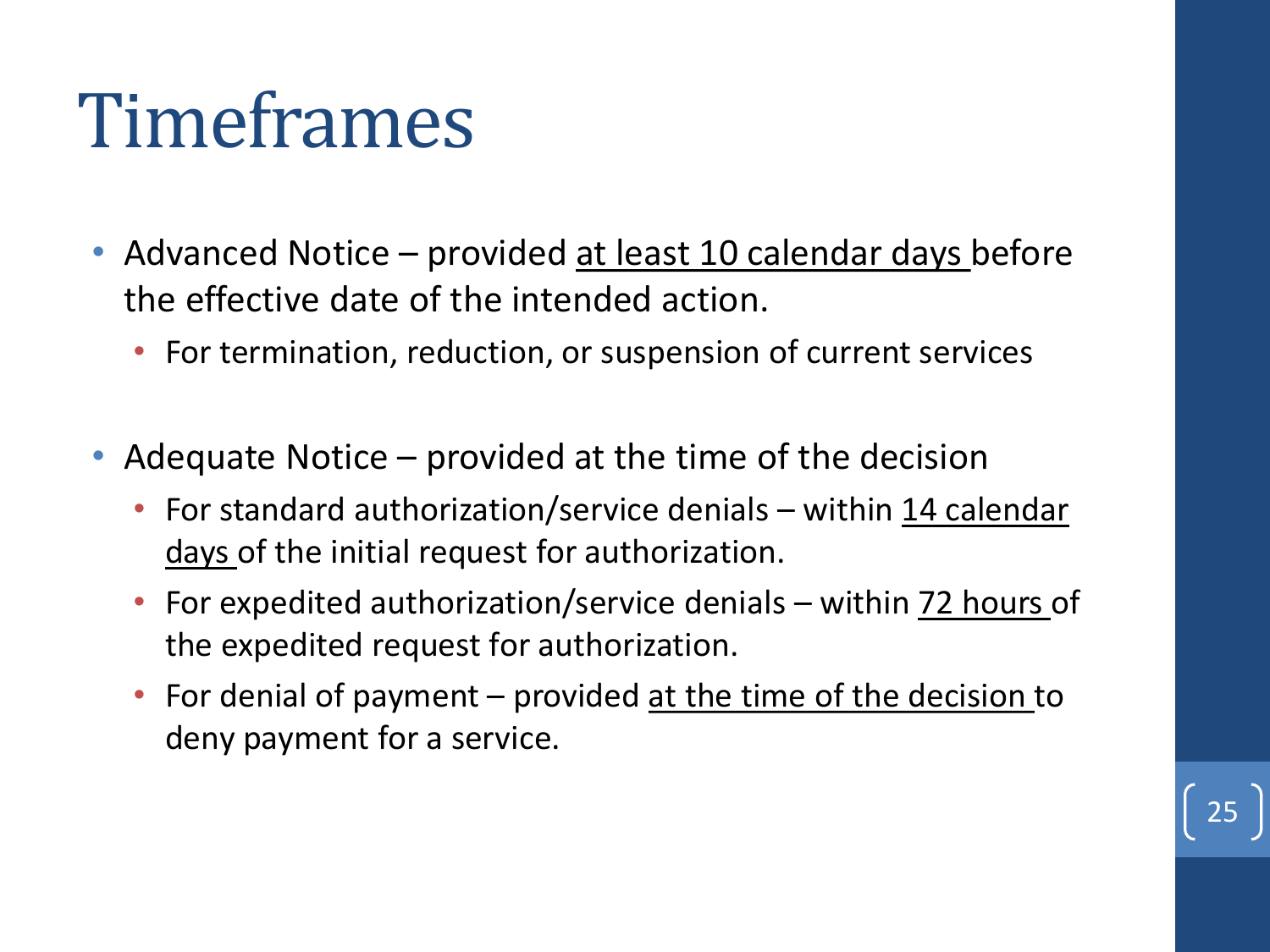### Exceptions to Advanced Notice

- Factual information confirming customer death
- Clear, written and signed statement that customer no longer wishes to receive service(s)
- Customer was admitted to an institution such as jail/prison, State hospital or extended care facility where they are ineligible for service
- Customers whereabouts are unknown and the post office returns mail with no indication of a forwarding address
- Customer has moved out of the service coverage area
- Change in level of medical care is prescribed by customer's physician
- Notice involves adverse determination made regarding preadmission screening requirements
- Date of Action will occur in less than 10 calendar days.
- Facts (preferably verified by  $2^{nd}$  source) indicating possible fraud by the enrollee and that action should be taken (Advanced Notice may be 5 days) be 5 days)  $\begin{bmatrix} 26 \end{bmatrix}$

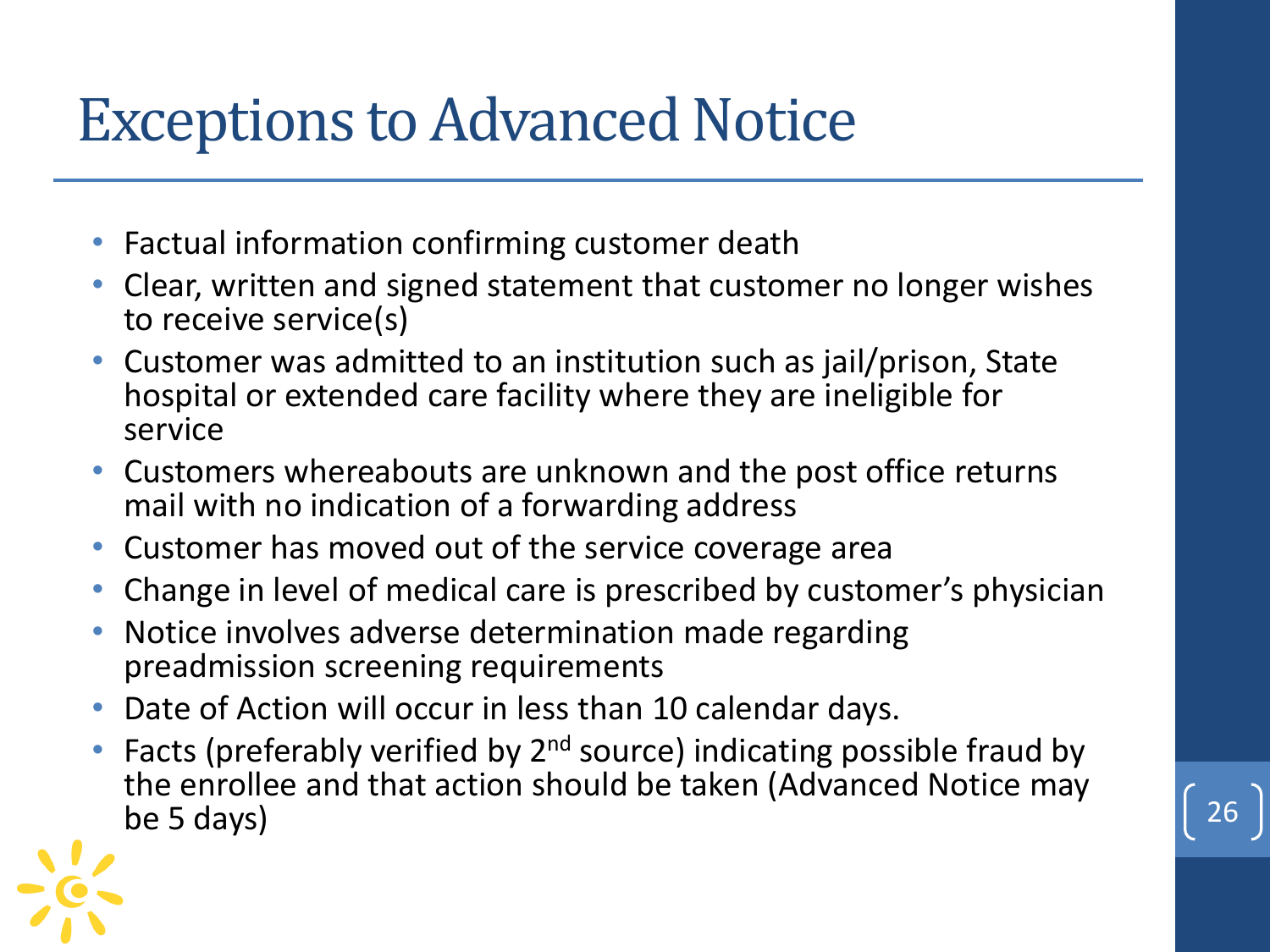# Check Your Funding Source

- Before filling out a notice, always check the funding source. Funding sources may have different templates for notices.
	- Medicaid, Healthy Michigan Plan, Medicaid Health Plans, Medicaid Spend Down
		- *Adverse Benefit Determination (covered in this training)*

- MI Health Link (duals program)
	- MHL Meridian
	- **MHL** Aetna
- General Fund/Block Grant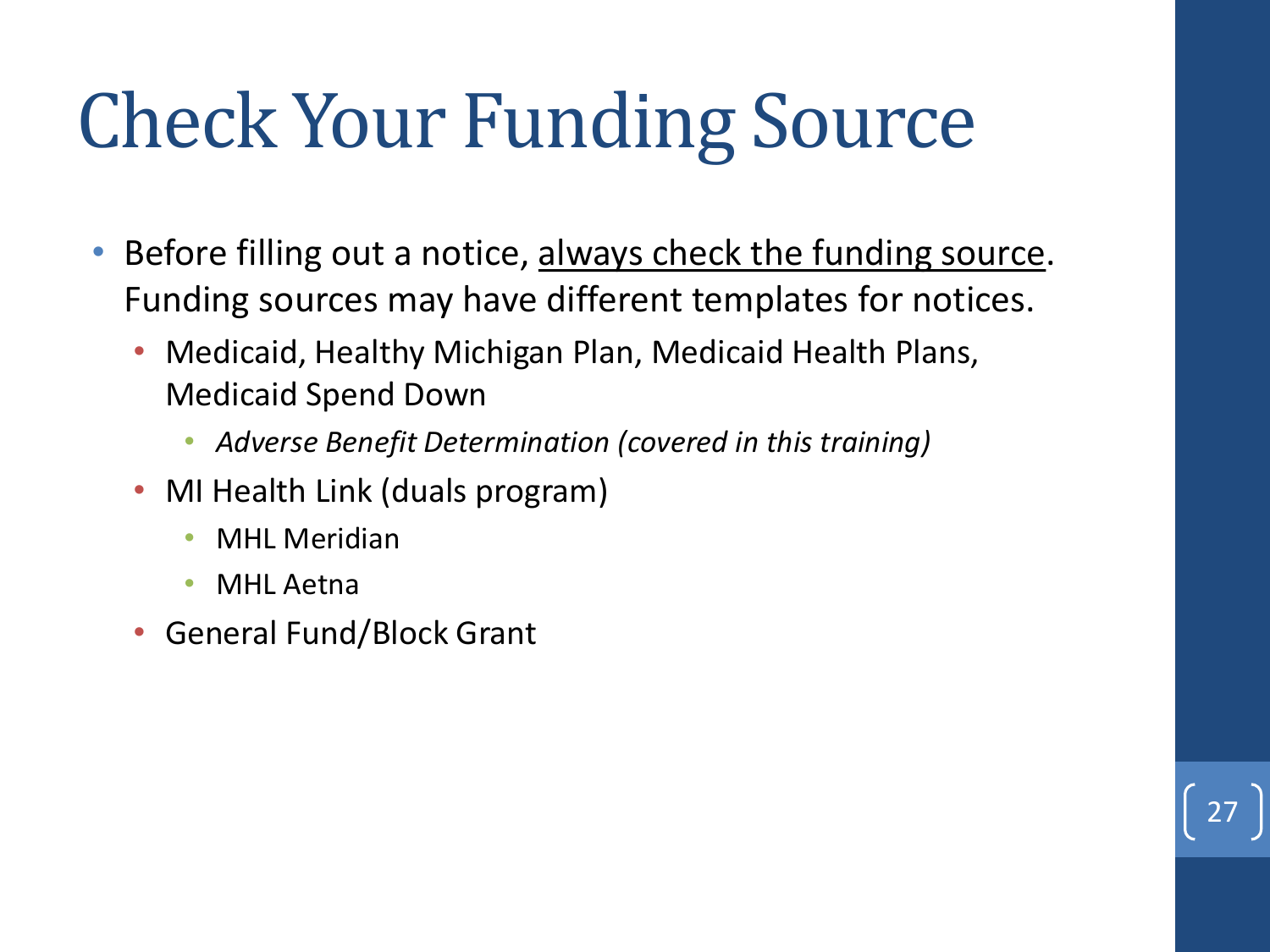# Adverse Benefit Determination

- Must be easily understood by the customer
	- 6th Grade Reading Level simple language
	- Spell out all Acronyms (do not assume they know)
	- Use short sentences
- The clinician name and credentials listed on the notice should be the person making the decision.
	- If part of a Utilization Review process, enter the name of the reviewer on the notice, not the case manager.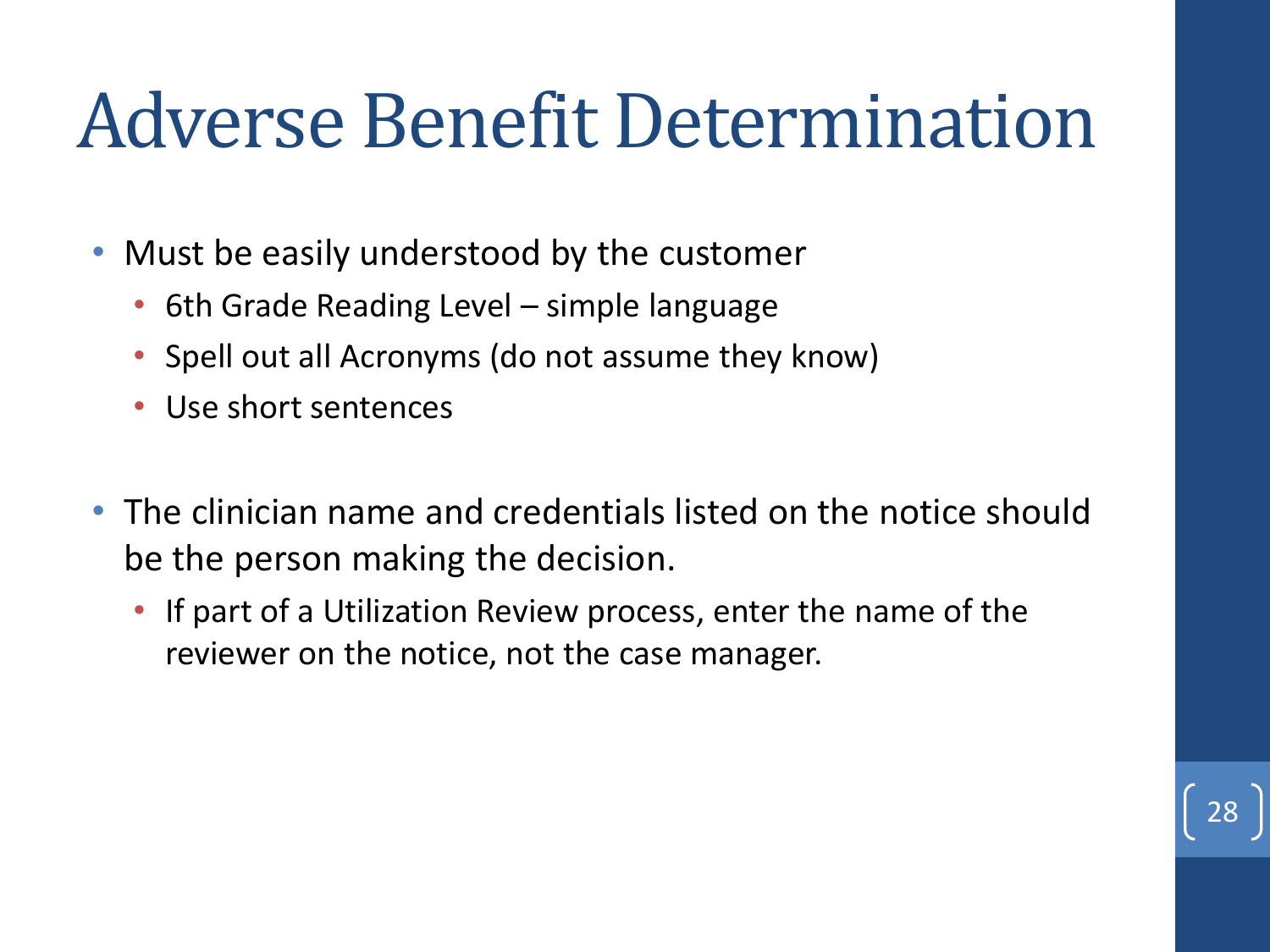# Completing the ABD document

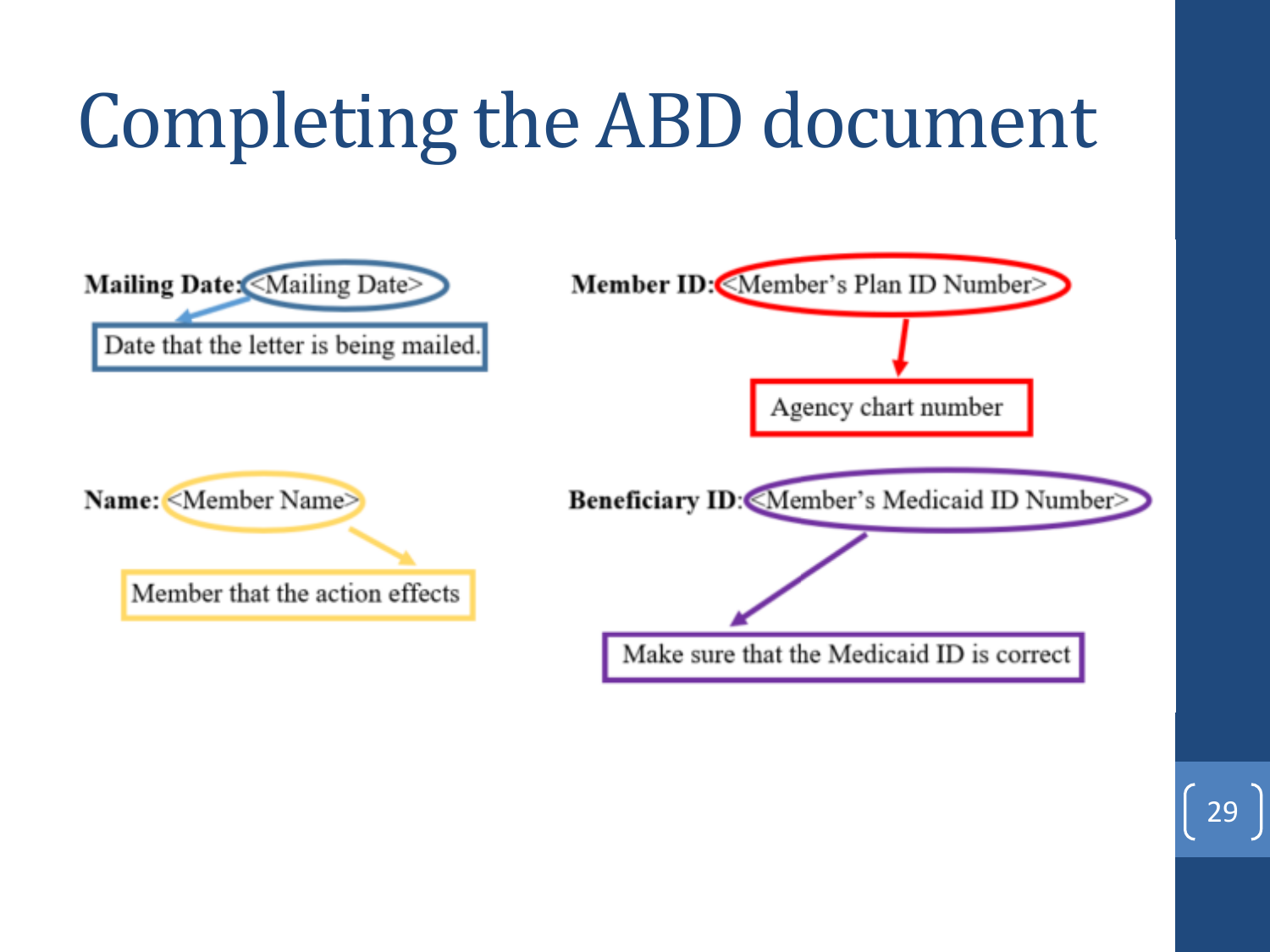### The following action has been taken:

This is where you describe what has changed. Include:

- Name of service or services that the action effects
- Type of action (denial/partial denial, reduction, suspension, or termination)
- Identify the date of the action or intended action
- Name and Credentials of the person who made the decision

\*Example: Your Community Living Support (CLS) services are being reduced from 20 hours a week to 16 hours a week. This change will happen on May 10, 2020. This decision was made by Cindy Smith, LBSW, QIDP from Southwest Michigan Behavioral Health.

\*\*Example: Your request for Substance Use Disorder (SUD) Outpatient services was denied on April 30, 2020. This decision was made by John Smith, LPC, CAADC from Southwest Michigan Behavioral Health.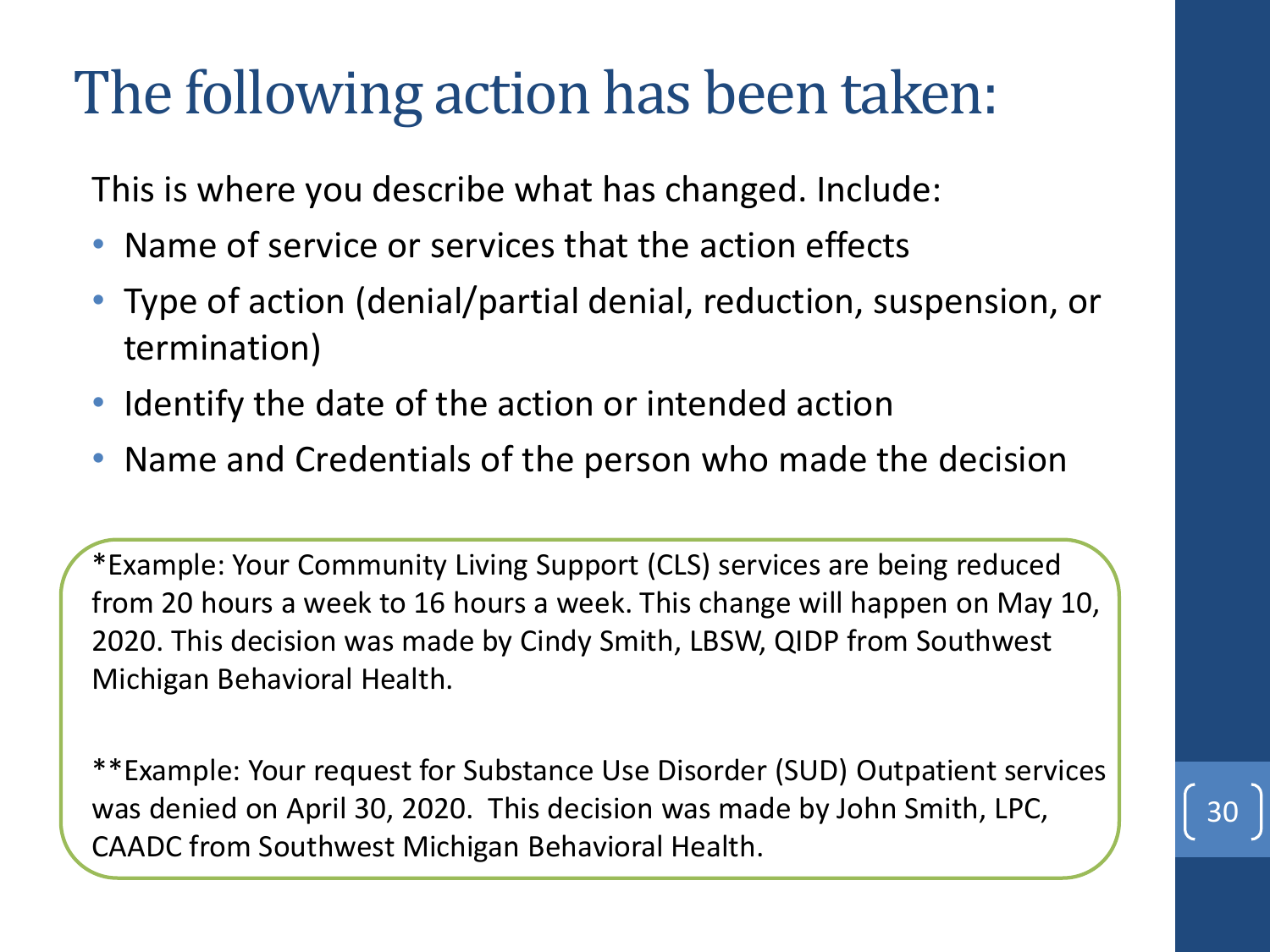# Action is based on the following:

- Must include the reason for the decision and the criteria used
- If Medical Necessity, must also reference:
	- 42CFR 440.230(d) as the legal authority for the agency to place appropriate limits on a service based on criteria such as medical necessity or utilization control procedures.
- If the suspension, reduction, or termination of a current service, must also notify the customer that they may need to repay the cost of services continued during an appeal if they chose "continuation of benefits" and if the action is still  $\int$  affirmed.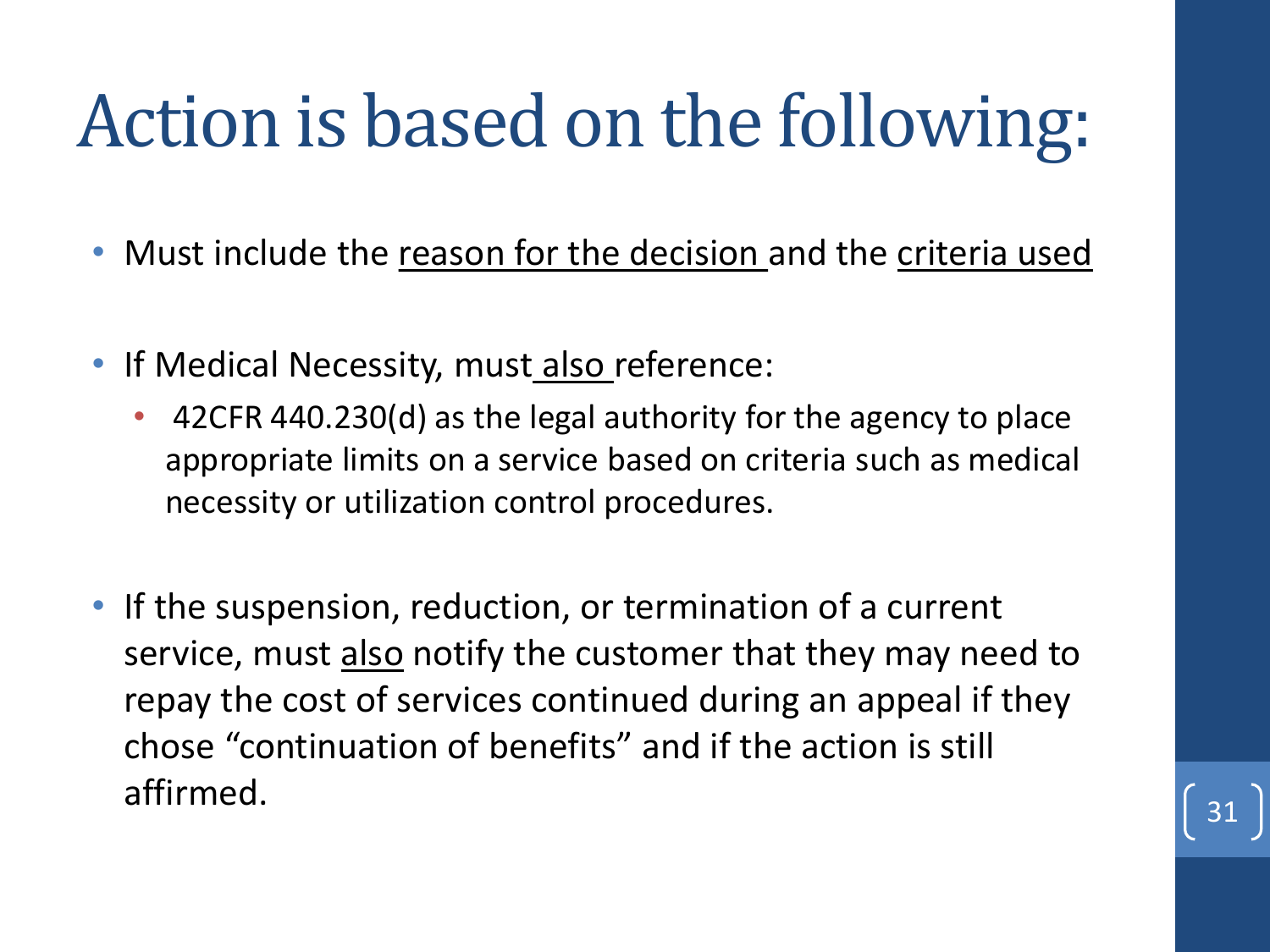# Action is based on the following:

**\*Example**: You were authorized for 20 hours a week of CLS, but records show that you only use 16 hours a week. As we told you when we met yesterday (April 29), we are going to reduce your services to the level you are using. Based on our review, 16 hours a week seems to be enough to meet your needs. We plan to authorize 16 hours a week starting May 10 through the end of your treatment plan.

Criteria The Medicaid Provider Manual allows us to use methods, such as utilization reviews, to help decide the correct amount, scope and duration of services (Section 2.5 D).

A2Critical The Code of Federal Regulations (42 CFR 440.230 (d) provides the basic legal authority for an agency to place appropriate limits on a service based on such criteria as medical necessity or utilization control procedures.

If you file an appeal and choose to continue benefits while the appeal is processed, you may have to repay the cost of those services given if the appeal decision is not in your favor. See "Continuation of services during an Internal Appeal" for more information.

ment

32

Reason

A2CFR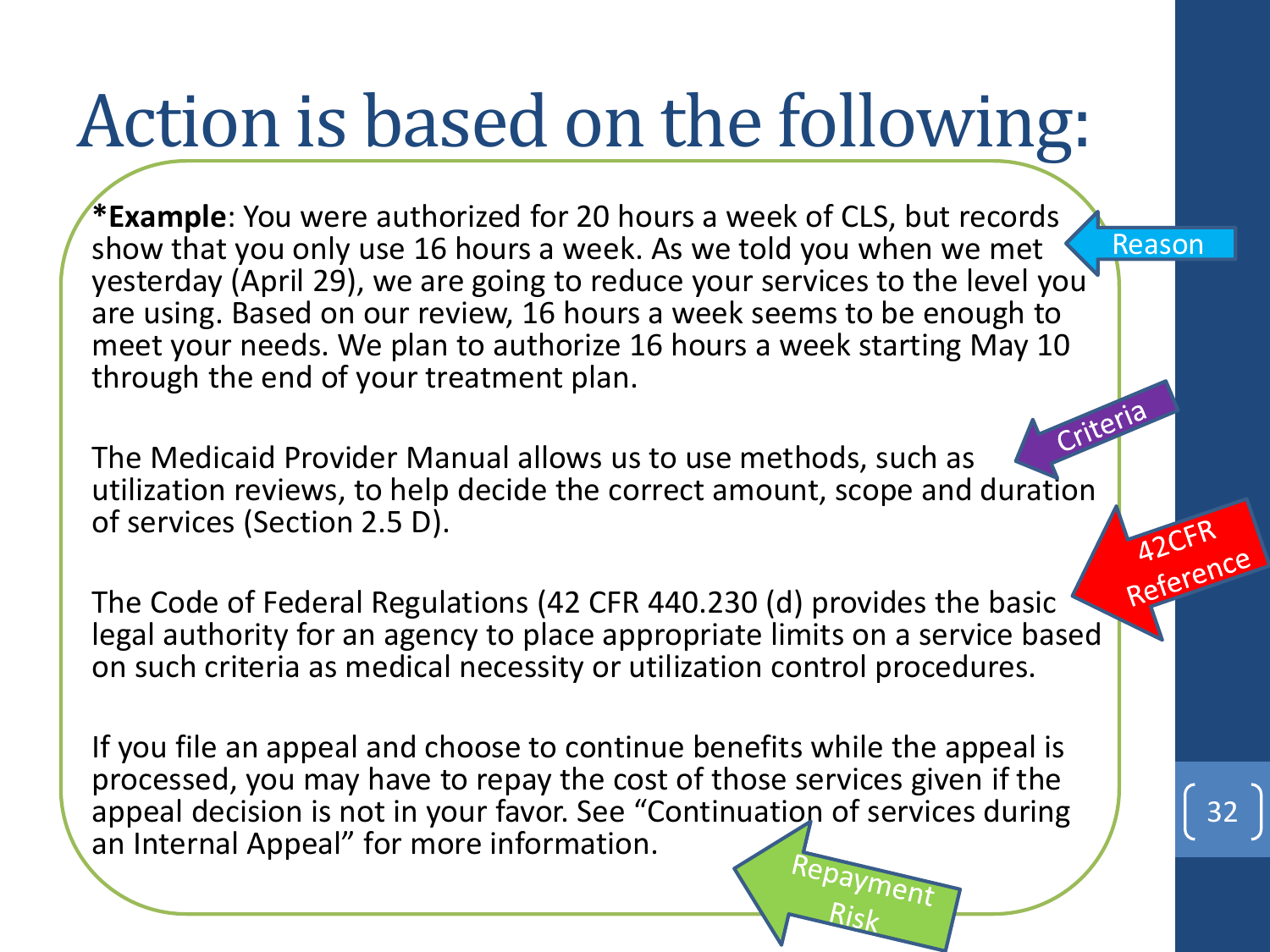## Action is based on the following:

Criteria **\*\*Example**: Based on the information you shared, you do not meet American Society of Addiction Medicine (ASAM) medical necessity criteria for (level 1.0) outpatient services.

You do not meet criteria because: you have no withdrawal risk (Dimension 1). You report no medical or mental health concerns (Dimensions 2-3). You report alcohol is not a problem for you (Dimension 4). You report drinking 4 (12 oz) beers on February 20<sup>th</sup> and have not had alcohol since then (Dimension 5). You report legal charges for driving under the influence in February. This is your first legal charge for substance use. You have safe housing and family support. (Dimension 6). Reason

We recommend that you use community support groups (Alcoholics Anonymous) to stay sober.

AZCFR<br>Reference The Code of Federal Regulations (42 CFR 440.230 (d) provides the basic legal authority for an agency to place appropriate limits on a service based on such criteria as medical necessity or utilization control procedures.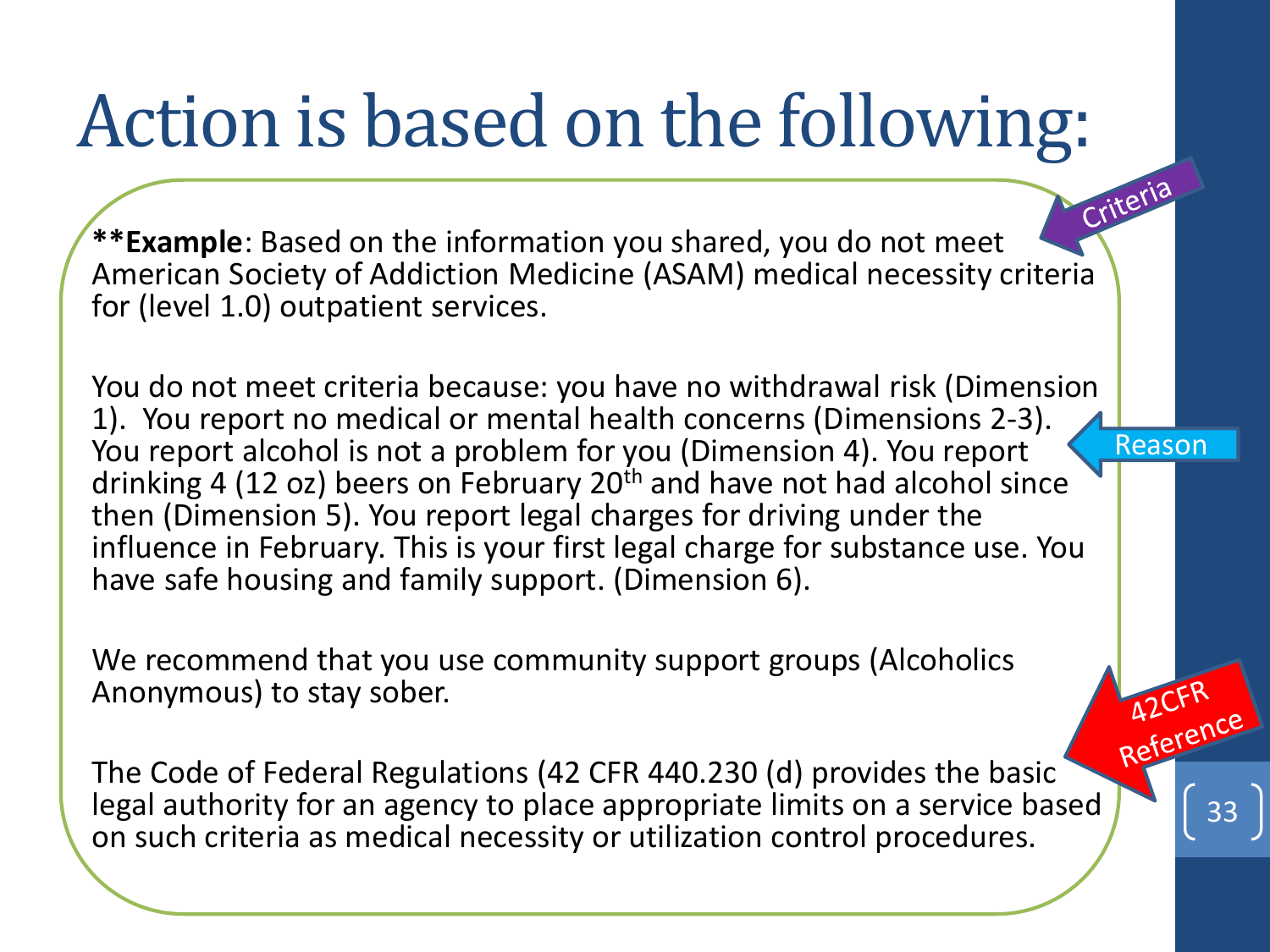## Provide Notice of Adverse Benefit **Determination**

- All Adverse Benefit Determinations should be addressed/written to:
	- The Customer
	- Customer's Legal Guardian (if applicable)
	- Customer's parent (if a minor child)
- Whenever mailed, Notice should be sent to the last known address on file for the Customer, Legal Guardian or Parent (whoever has legal authority to make treatment decisions)

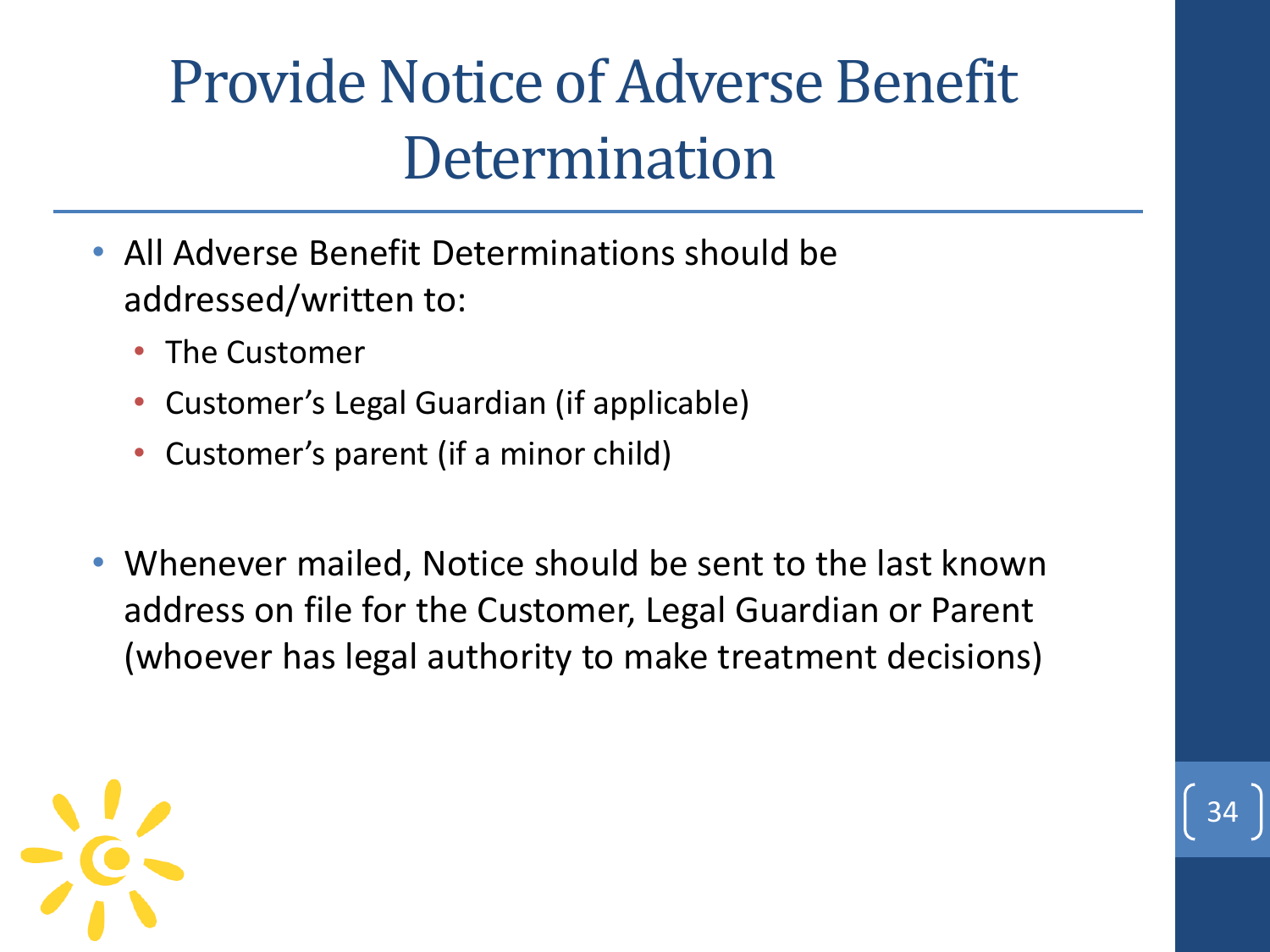# For more information

- MDHHS/PIHP Contract for the current fiscal year
- Michigan Mental Health Code
- SWMBH policies for Grievance/Appeals
- SWMBH Customer Handbook
- Call your local customer service representative or SWMBH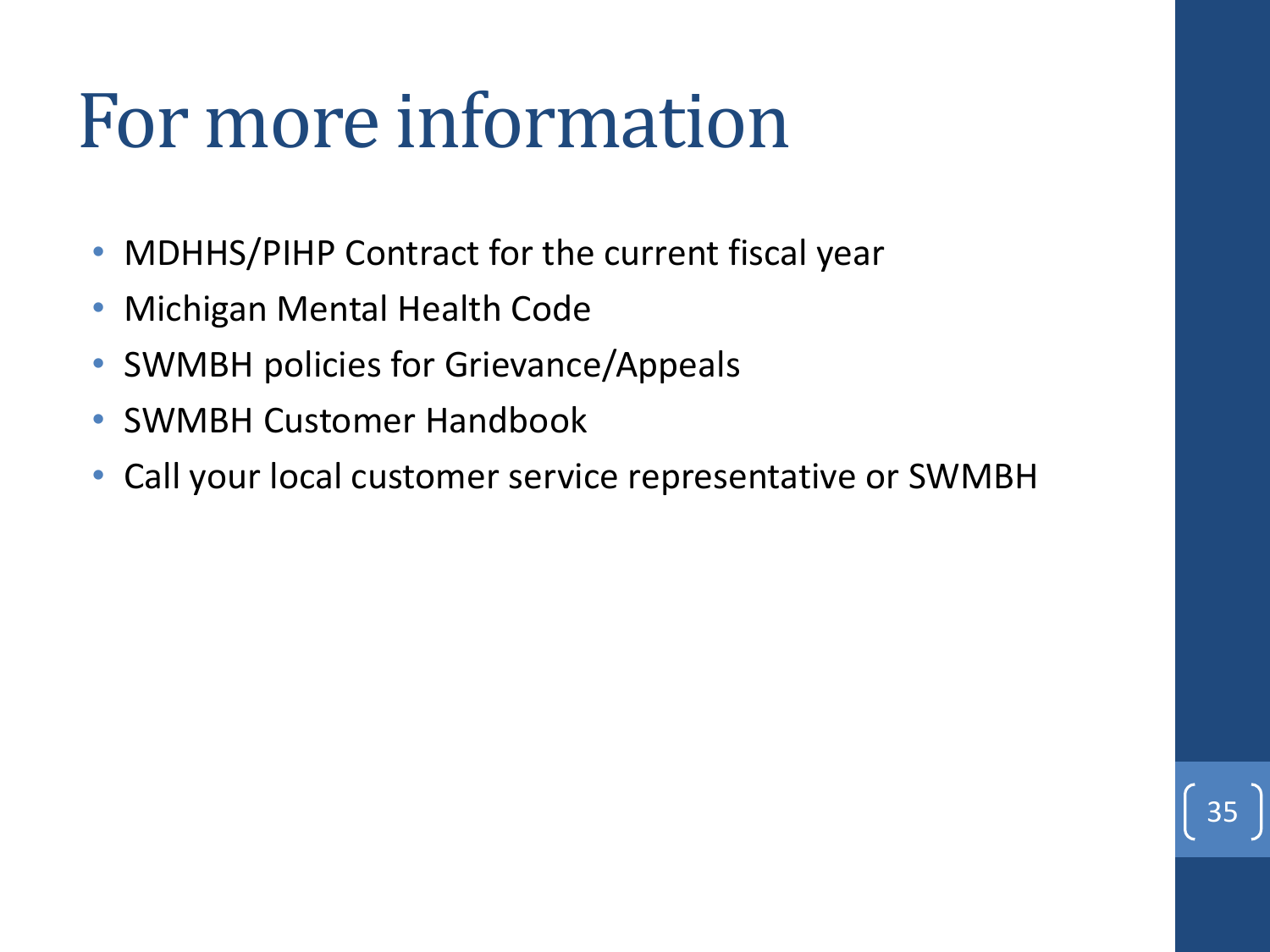## Customer Service Contacts

- Barry
	- Tina Williams
	- 269-948-8041
- Berrien/Riverwood
	- Leanne Adams
	- 866-729-8716
- Branch/Pines
	- Kammy Ladd
	- 866-877-4636
- Calhoun/Summit Pointe
	- Dawn Nichols
	- 877-275-5887
- Cass/Woodlands
	- Regina Wolverton
	- 800-323-0335
- Kalamazoo
	- Teresa Lewis
	- 877-553-7160
- St. Joseph
	- Jarrett Cupp
	- 855-203-1730
- Van Buren
	- Sandy Thompson
	- 269-657-5574